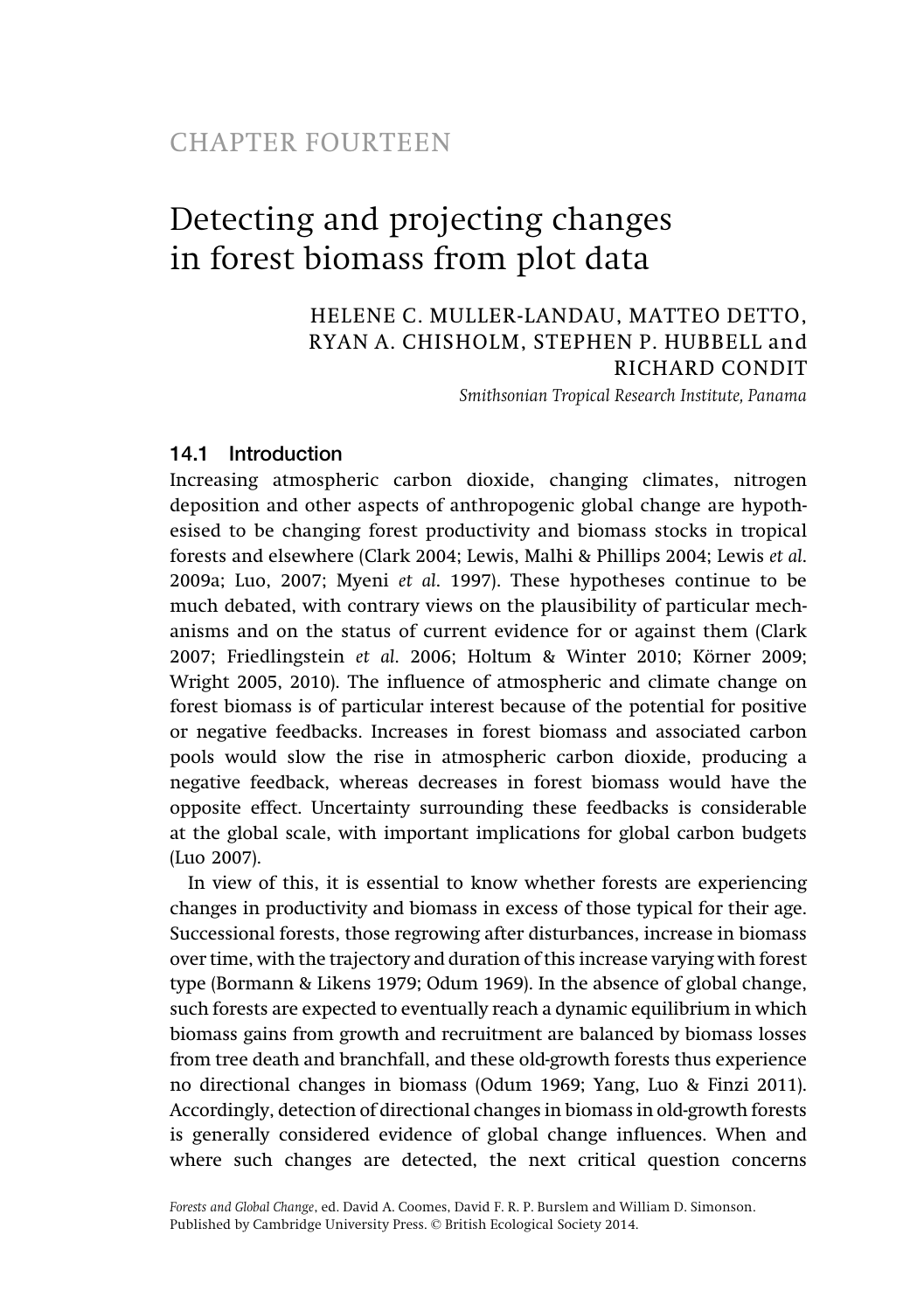prediction of future net carbon fluxes and ultimate carbon stocks of such altered forests.

Detecting influences of global change on forest biomass is complicated by the fact that biomass is always changing on small spatial scales even in oldgrowth forests. In old-growth forests, gap-phase dynamics mean that forests in most areas and at most times are increasing modestly in biomass as trees grow, while a few are experiencing large decreases in biomass where one or more large trees have died ('slow in, rapid out', in the words of Körner 2003). It is only on a landscape scale that we expect the biomass of old-growth forests to be at equilibrium in the absence of global change or other temporal climate variability (note that this applies only to biomass; soil carbon stocks, for example, may show long-term directional change even in oldgrowth forests). Regional and global climate cycles could lead forests to be out of equilibrium even on landscape scales at any given time. Thus, detecting global change in old-growth forests requires a large enough sample size with adequate distribution in space and time to be able to confidently distinguish global change influences from the natural gap-dynamic cycle and cyclical climate variation. The question of what constitutes an adequate sample size has been addressed in the recent literature (Fisher et al. 2008; Gloor et al. 2009).

Because of the large area of old-growth forests in the tropics, and their high carbon density, potential alteration of their biomass stocks is of particular importance to the global carbon cycle (Saugier, Roy & Mooney 2001; Schimel 1995). Many studies have evaluated changes in biomass stocks in tropical forests using recensuses of field plots (Baker et al. 2004; Chave et al. 2008; Lewis et al. 2009b; Phillips et al. 1998, 2008), and some have also examined changes in coarse woody productivity (Lewis et al. 2004; Phillips, 1996). Field measurements of tropical forest biomass stocks have focused largely on aboveground woody biomass of trees. Generally biomass is estimated from measurements of trees greater than 10 cm in diameter at breast height (dbh) and from allometric relationships. These trees constitute the vast majority of biomass stocks in these forests, with smaller trees and shrubs, lianas and herbaceous vegetation making up a small minority that few studies have measured directly. Belowground biomass pools (roots, etc.) can also be estimated from allometric relationships, typically by assuming that they are proportional to aboveground biomass. Empirical evidence suggests that this is true on average, although there is considerable variation among sites in the observed proportions (Wolf, Field & Berry 2011; Yang & Luo 2011). More precise methods of estimating above- and belowground biomass rely on destructive techniques that disturb the forest and prohibit repeat measurements and assessments of change. Soil carbon pools are also hypothesised to be affected by global change (Luo 2007; Rustad et al. 2001),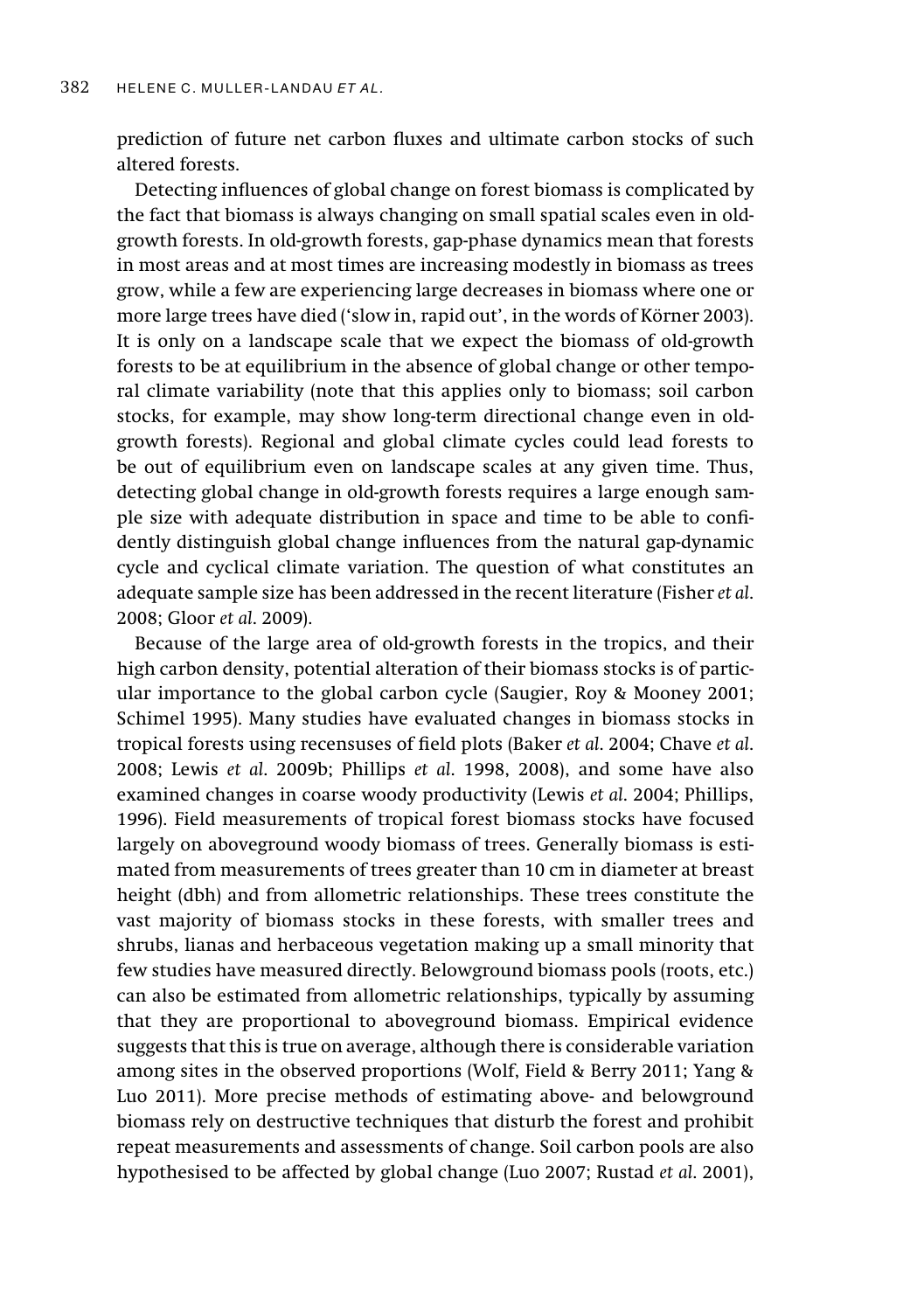but to date there have been few studies of repeated measurement of soil carbon in the tropics.

In this contribution, we address the issues of how to detect and project biomass change in old-growth forests from plot data, focusing on tropical forests. We focus solely on aboveground biomass (hereafter referred to simply as 'biomass'), the pool for which the most data are available. We first evaluate some key contributions to uncertainty and bias in estimates of biomass change from plot data. We specifically examine the scaling of sampling error with plot area and census interval, and the potential for biases resulting from different kinds of measurement errors and data entry errors and their interaction with error-correction routines. We then discuss alternative approaches to projecting future biomass of old-growth forests, and present a new approach based on Markov chain models of small plot biomass transitions. Throughout, we use the 50-ha forest dynamics plot on Barro Colorado Island (BCI) as a case study. We close with recommendations for future work.

# 14.2 Estimating biomass change

#### 14.2.1 Sampling errors in biomass change

A major contributor to uncertainty in biomass change estimates from plot data in old-growth forests is sampling error. On small scales, some areas are expected to have strong decreases in biomass due to deaths of big trees, whereas most areas are expected to witness no such mortality and thus will have smaller increases in biomass that reflect tree growth. Samples based on larger plot areas and longer census intervals are expected to encompass more representative distributions of these changes. Quantification of sampling uncertainty is important for developing confidence intervals on estimates of biomass change, and associated tests of whether observed changes are significantly different from zero.

It is important to note that sampling errors are inherently unbiased. A measurement is by definition biased if its expected value, i.e. the mean of the distribution of its values, is different from the true value. For any random sample, the expectation of the sample mean is the true mean. Statements by Fisher et al. (2008) and Körner (2009) that the sample mean of biomass change is biased because of the 'slow in, rapid out' phenomenon are incorrect and reflect a misunderstanding of the meaning of bias. The 'slow in, rapid out' phenomenon can indeed lead to an asymmetric (skewed) sampling distribution, in which the median exceeds the mean, but the mean of this distribution is still the true mean provided the plots are an unbiased sample of the landscape. One real concern is that the 'slow in, rapid out' phenomenon could exacerbate biases associated with non-random plot placement across the landscape. For example, biomass change estimates will be biased in the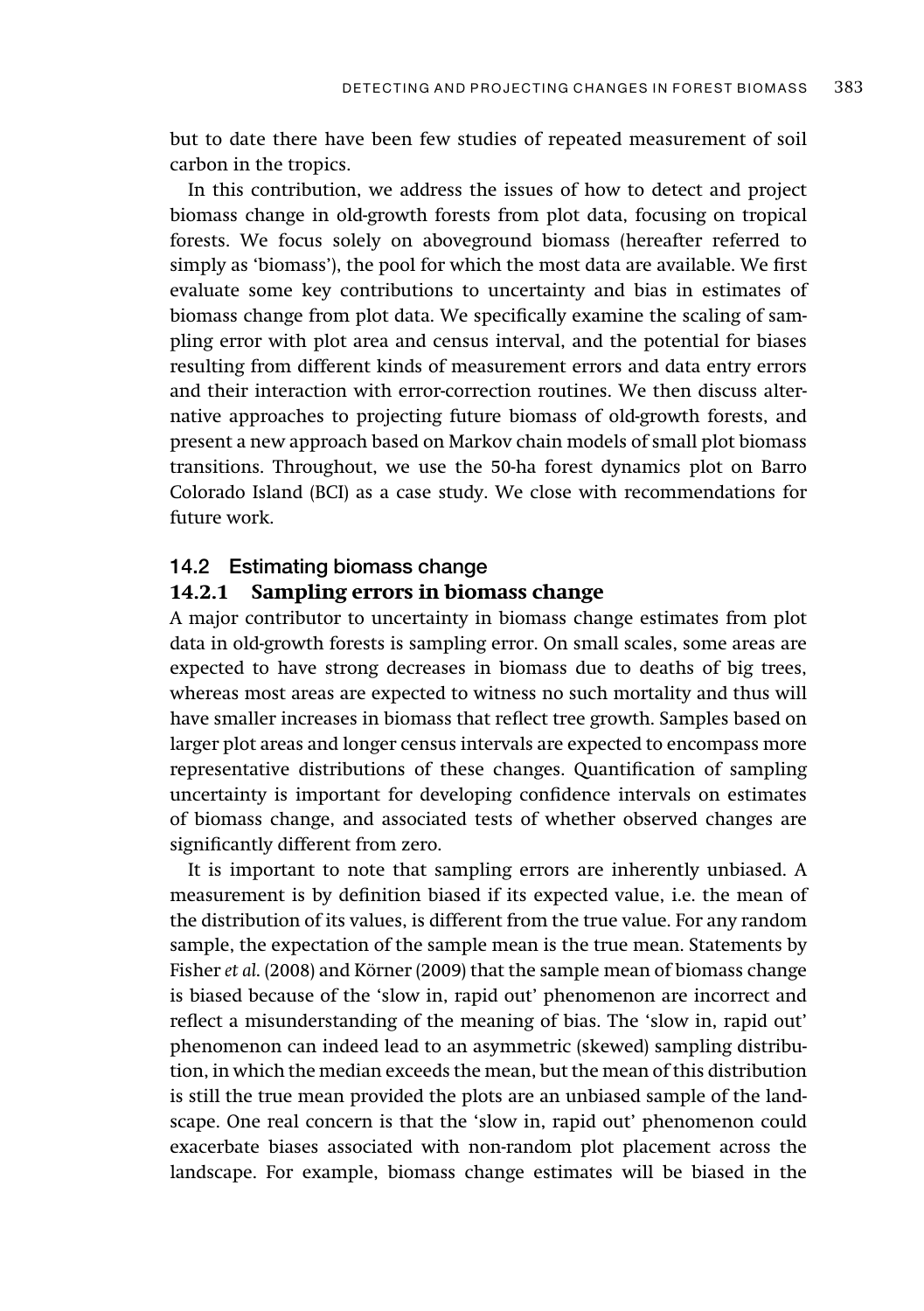positive direction if site selection is biased towards locations that experience less disturbance during the census interval (Körner 2009).

Fisher et al. (2008) and Gloor et al. (2009) recently explored the influence of sampling error on true power to reject the null hypothesis of no change in biomass given the potential for large-scale disturbances. These studies use simulation analyses to explore the importance of clustered disturbances combined with the 'slow in, rapid out' nature of biomass change, and the sample size needed to confidently reject a null hypothesis of no change. The studies come to contrasting conclusions on the sufficiency of available evidence to reject the hypothesis of no change, reflecting two key differences in assumptions. Fisher et al. (2008) underestimate the available sample size in time – assuming one-year census intervals, when in fact intervals were more typically 10 years. Fisher et al. (2008) also use a flawed procedure to fit the size distribution of disturbance events, and thus almost certainly overestimate the probability of large disturbance events. Gloor et al. (2009) corrected these errors, and concluded that sample sizes in area and time were sufficient to demonstrate that average biomass change in 135 forest plots, typically 1 ha or larger, across the Amazon basin is significantly positive, under the assumptions that plots were an unbiased sample of the landscape and that individual plot biomass change estimates were unbiased. It is important to note that these results are sensitive to the frequency of large disturbance events, and that there are very limited existing data relevant to estimating these frequencies.

Quantification of sampling errors is of considerable interest, in part for tests of whether observed changes are significantly different from zero. Here, we first examine how sampling uncertainty scales with plot area and time period for individual plots, an issue that is critical to determining the appropriate weighting when plot size and census interval vary.We then address the issue of sampling uncertainty for mean biomass change in ensembles of plots.

14.2.1.1 Spatial and temporal scaling of sampling uncertainty for single plots Spatial and temporal autocorrelation in biomass change, or its absence, is critical to the scaling of sampling errors in biomass change. In the absence of such autocorrelation, the variance of the observed change in biomass per area is expected to decrease in proportion to  $1/(area \times time)$ , because area  $\times$  time is the effective total sample size. (Therefore, the standard deviation and the coefficient of variation, CV, are expected to decline in proportion to 1/sqrt(area  $\times$  time).) When spatial and/or temporal autocorrelation is present, however, uncertainty will decrease more slowly with increasing area (for contiguous or nearby plots) and time interval. Previous studies of the spatial scaling of uncertainty in biomass (not biomass change) have found that the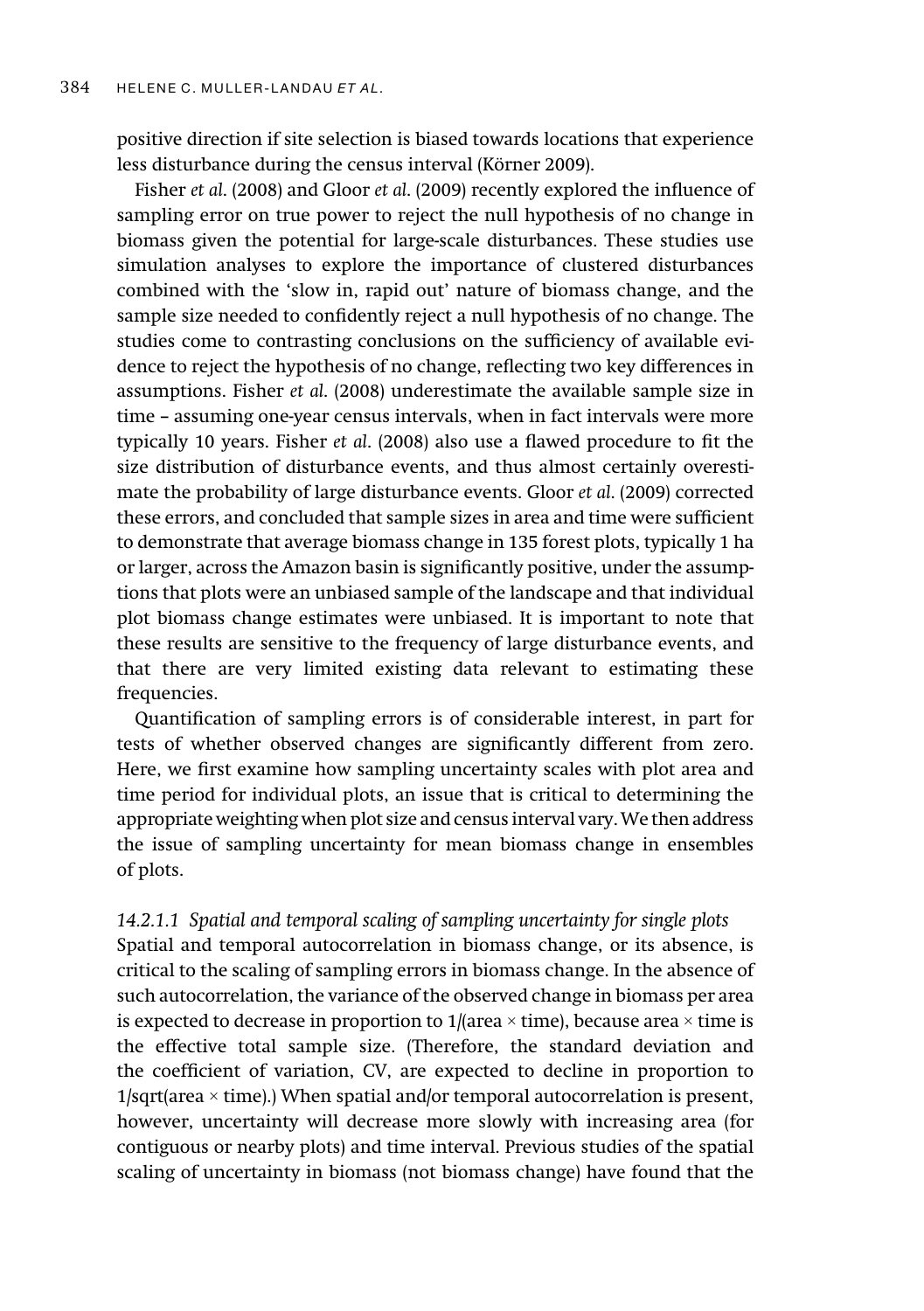coefficient of variation declines with area to the power –0.43 between 0.05 and 6 ha for biomass of trees >10 cm in Paracou, French Guiana (Wagner et al. 2010), and to the power –0.37 between 0.125 and 4 ha for biomass of trees >35 cm in Tapajos, Brazil (reanalysis of the data plotted as Figure 14.4 in Keller et al. (2001)). Earlier studies have examined similar questions for basal area (e.g. Higuchi, dos Santos & Jardim 1982). The difference from scaling with a power of –0.5 suggests some spatial autocorrelation in biomass at these scales and sites. Wagner et al. (2010) further found that the CV of biomass productivity and biomass losses scaled with area to the power –0.429 and –0.451, respectively, suggesting that net biomass change would be likely to scale with similar exponents, again reflecting some spatial autocorrelation.

We used the 25-year, 50-ha dataset for the BCI forest dynamics plot to examine the spatial and temporal scaling of uncertainty in biomass change at this site. We found that the decrease in the standard deviation with increasing plot size from 0.025 to 1 ha matched the theoretical expectation if there is no spatial autocorrelation, with the standard error of biomass change declining almost exactly with 1/sqrt(area), i.e. with area to the power −0.5 (Figure 14.1A). Linear regression of the log-transformed standard deviation on log-transformed area produces an estimated slope of −0.493 (95% CI −0.496 to −0.491). This is consistent with the lack of spatial structure in biomass change at these scales: the semivariogram is flat (results not shown), as is the wavelet power spectrum (Figure 14.2A). Temporal autocorrelation also appeared to be unimportant on the time scales considered, as the standard deviation declined with the inverse square root of census interval in accordance with the theoretical prediction for the case of no autocorrelation (Figure 14.1B).

Bootstrapping over subplots can be used to quantify sampling uncertainty for single plots. Since the biomass change on the plot is known more exactly, this bootstrapping procedure is technically estimating sampling uncertainty associated with the stochastic process operating within this plot (and that could potentially have produced other outcomes) (e.g. Chave et al. 2008). When dividing a plot into subplots for the purposes of within-plot bootstrapping, it is essential that the subplot scale be greater than the integral length scale, the scale at which the spatial semivariogram plateaus, i.e. there should be no spatial autocorrelation between subplots. Violation of this could lead to artificially low confidence intervals. On BCI, as Chave et al. (2008) previously reported for this and other large plots, the confidence intervals are insensitive to the subplot scale for subplot sizes between 0.025 and 1 ha (Figure 14.2B), consistent with the lack of spatial structure at these scales (Figure 14.2A). The sampling uncertainty for the full 50-ha plot that is estimated by bootstrapping over subplots is exactly consistent with the spatial scaling of sampling uncertainty for smaller areas (Figure 14.1A).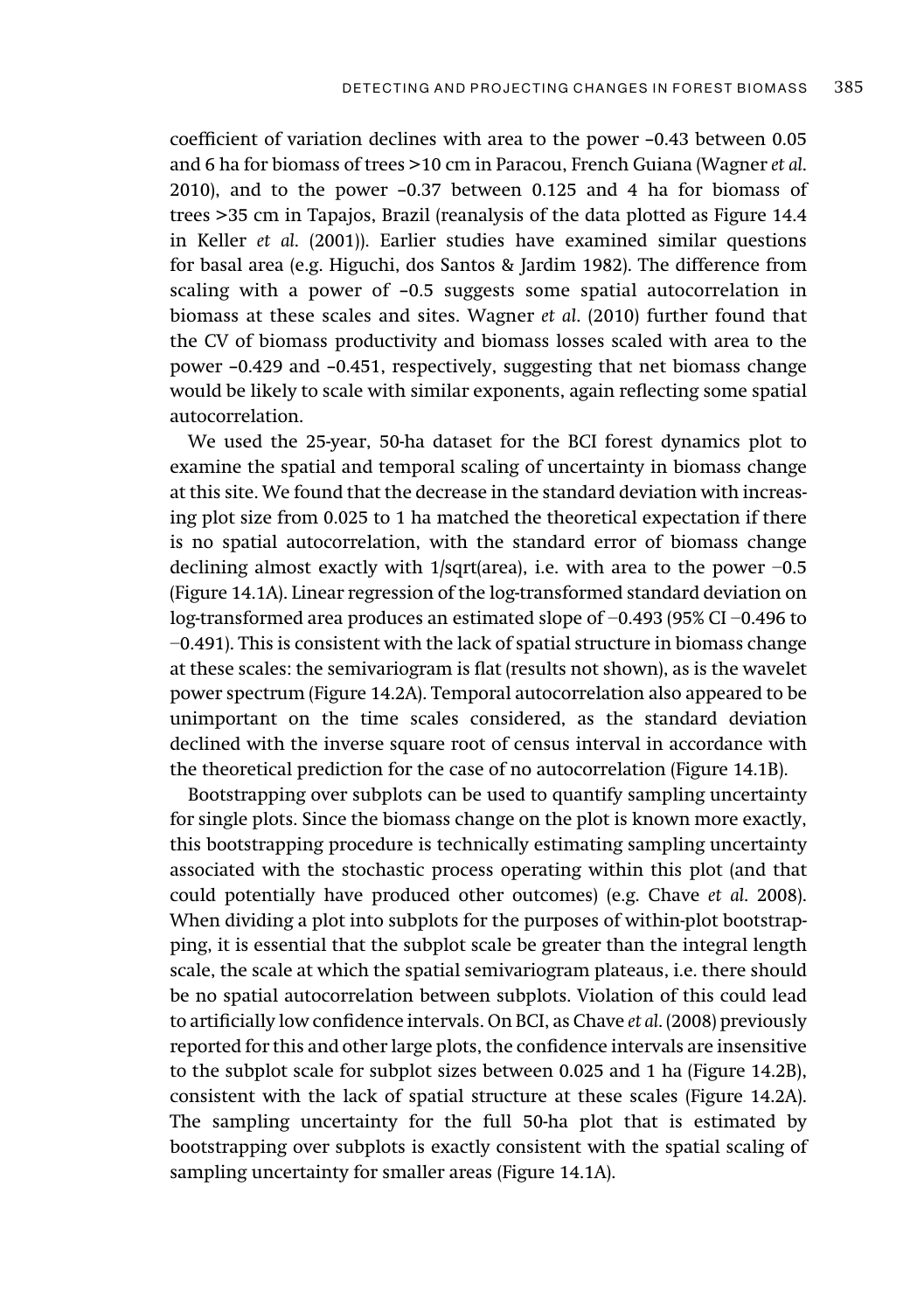

Figure 14.1 Sampling uncertainty in estimated biomass change as a function of plot area and census interval for the 50-ha plot on Barro Colorado Island, Panama, quantified here as the standard deviation of the biomass change over replicate plots and/or census intervals of the relevant size. (A) Observed standard deviations for square plots of different area (squares) and the standard deviation of the estimate for the whole plot obtained from bootstrapping over subplots (triangle) for the 2005–2010 census interval, compared with the expected decline with square root of area (line). (B) Standard deviations for the entire 50-ha plot from bootstrapping over  $10 \times 10$  m subplots for census intervals of different length using the six censuses between 1985 and 2010 (plus signs), and the average of the standard deviations for any census interval (circles), compared with the expected decline with the square root of time (line).

One perhaps obvious limitation of plot-based assessments of the spatial scaling of sampling error in biomass change is that they provide no information on how error scales over larger areas than the largest sample taken. This is because differences in habitat, land-use history, climate or other factors may exist beyond the sampled area, which could cause the variogram to rise at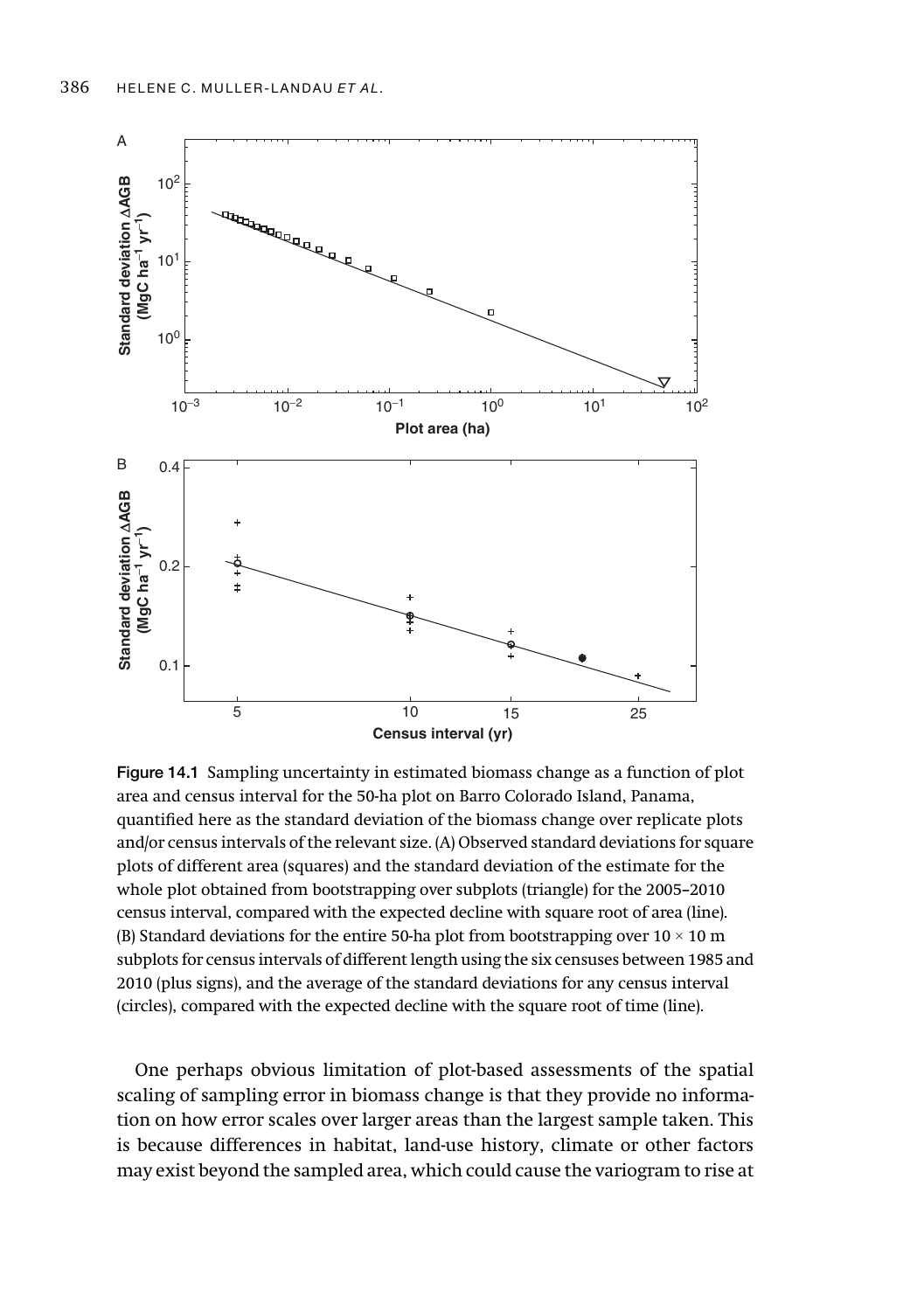

Figure 14.2 The spatial structure of biomass change on the BCI 50-ha plot. (A) The wavelet power spectrum, with 95% confidence intervals (dashed line), shows little significant spatial structure or autocorrelation. (B) The bootstrapped standard deviation (1000 bootstraps) of biomass change estimates on BCI is insensitive to the spatial grain over which bootstrapping is done, as expected given the lack of spatial structure at these scales.

a different rate than within the sampled area. For example, although we found no spatial autocorrelation of biomass change within the BCI 50-ha plot, we expect that there might be spatial autocorrelation at larger scales within central Panama due to spatially structured variation in rainfall, soil type and past land-use. We also expect that other sites of similar scale might show very different patterns of spatial and temporal scaling of sampling errors. In particular, sites that have experienced recent large-scale patchy disturbances (unlike BCI) might show significant spatial and temporal autocorrelation in biomass and biomass change, and thus slower declines in sampling error with area and time. Parallel issues regarding how patterns change with spatial scale have long been a focus of research on diversity; e.g. the distinction between alpha, beta and gamma diversity (MacArthur & Wilson 1967; Ricklefs 2004).

#### 14.2.1.2 Sampling uncertainty for ensembles of plots

If samples are available from different plots within a landscape or region, it becomes possible to estimate landscape biomass or biomass change within an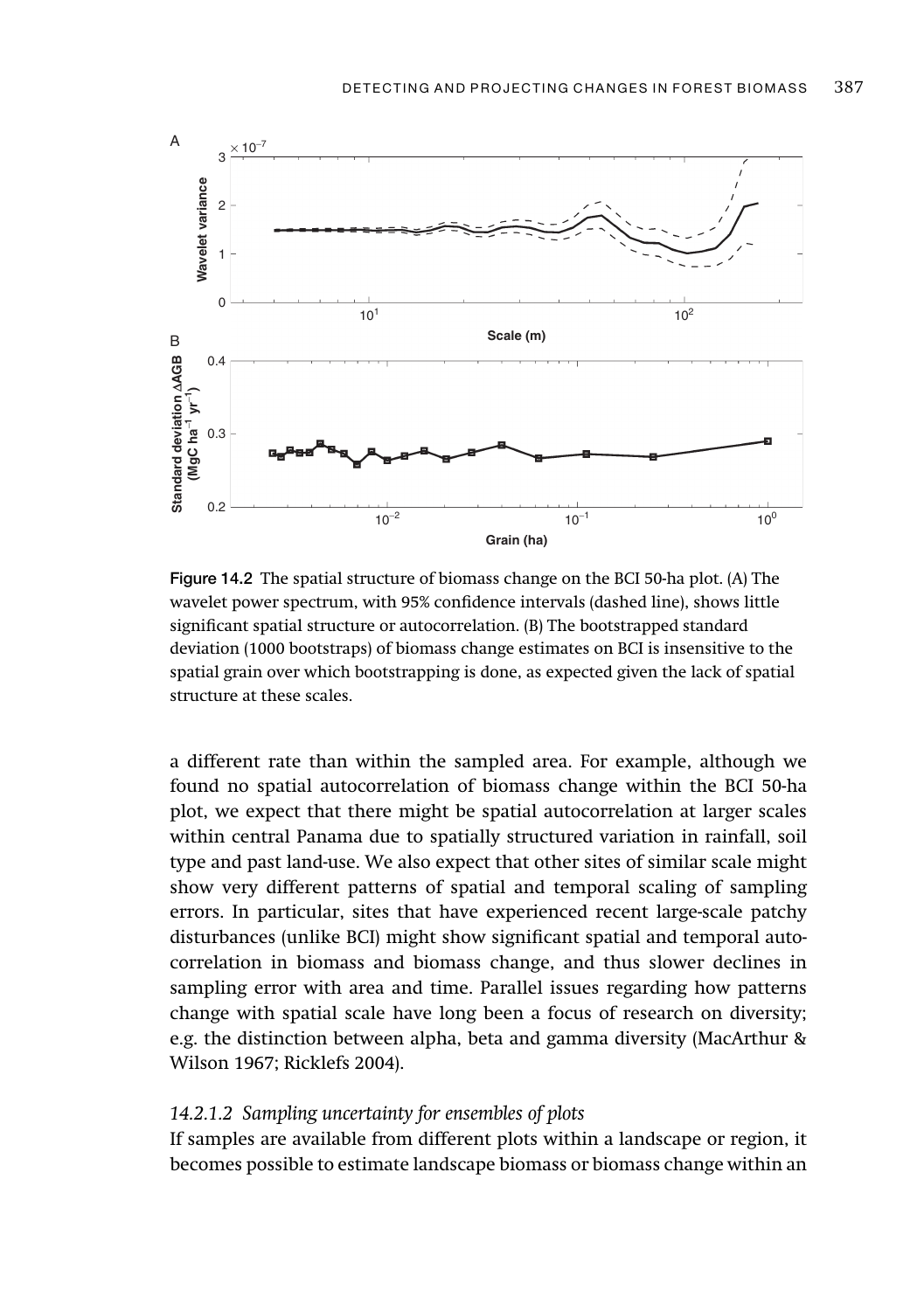appropriate statistical framework. Biomass change estimates may come from plots of different areas and census intervals of different lengths. If the plots are randomly situated in the landscape, then the best unbiased estimate of the overall landscape biomass change is obtained by taking a weighted mean of the individual site estimates, where each weight is proportional to the reciprocal of the variance of the corresponding site estimate. Let  $X(a,t)$  be a random variable representing the biomass estimate at a randomly chosen site of area a and census interval  $t$ . Then the variance of  $X(a,t)$  is

$$
var(X(a,t)) = \frac{1}{t} \left( \sigma^2 + \frac{\tau^2}{a} \right)
$$

where  $\sigma^2$  is the between-site (landscape) variance and  $\tau^2$  is the within-site variance (e.g. between individual hectares within the site). In practice, the variances may be difficult to estimate. The formula above assumes that temporal autocorrelation in biomass change can be ignored. If temporal autocorrelation is substantial, then plots should be weighted more evenly with respect to census interval, with the exact weighting depending on the form of temporal autocorrelation.

The proper weighting of plots varying in area thus depends critically on the relative size of the variance within sites ( $\tau^2$ ) and the variance among sites ( $\sigma^2$ ). In the limit that landscape variance is much larger than within-site variance (very heterogeneous landscapes), the weighting formula reduces to simply t, meaning equal weighting if the census intervals are equal across sites, regardless of plot area. In the limit that landscape variance is much smaller than within-site variance and within-site variance is identical across plots (very homogeneous landscapes), the weighting formula reduces to ta. Intermediate situations call for weighting by the product of time and of area to a power between zero and one, e.g.  $t\sqrt{a}$ .

The choice of weightings can make a small but noticeable difference in the mean change across plots (Table 14.1), emphasising the importance of choosing an appropriate weighting scheme or at least testing the robustness of results to different plausible weighting schemes (as done by Baker et al. 2004). Of course, if information on underlying landscape heterogeneity is available and if the available plots are not proportionally representative of this heterogeneity, weighting should also take account of this, if possible. De Gruijter et al. (2006) provides an excellent treatment of the broader issues surrounding sampling design in environmental monitoring.

One approach to determining the best weighting for biomass change estimates is to search empirically for the weighting that minimises trends in residuals plots of site biomass change versus site area and census interval (Phillips et al. 2009; Lewis et al. 2009b). Specifically, one graphs the product of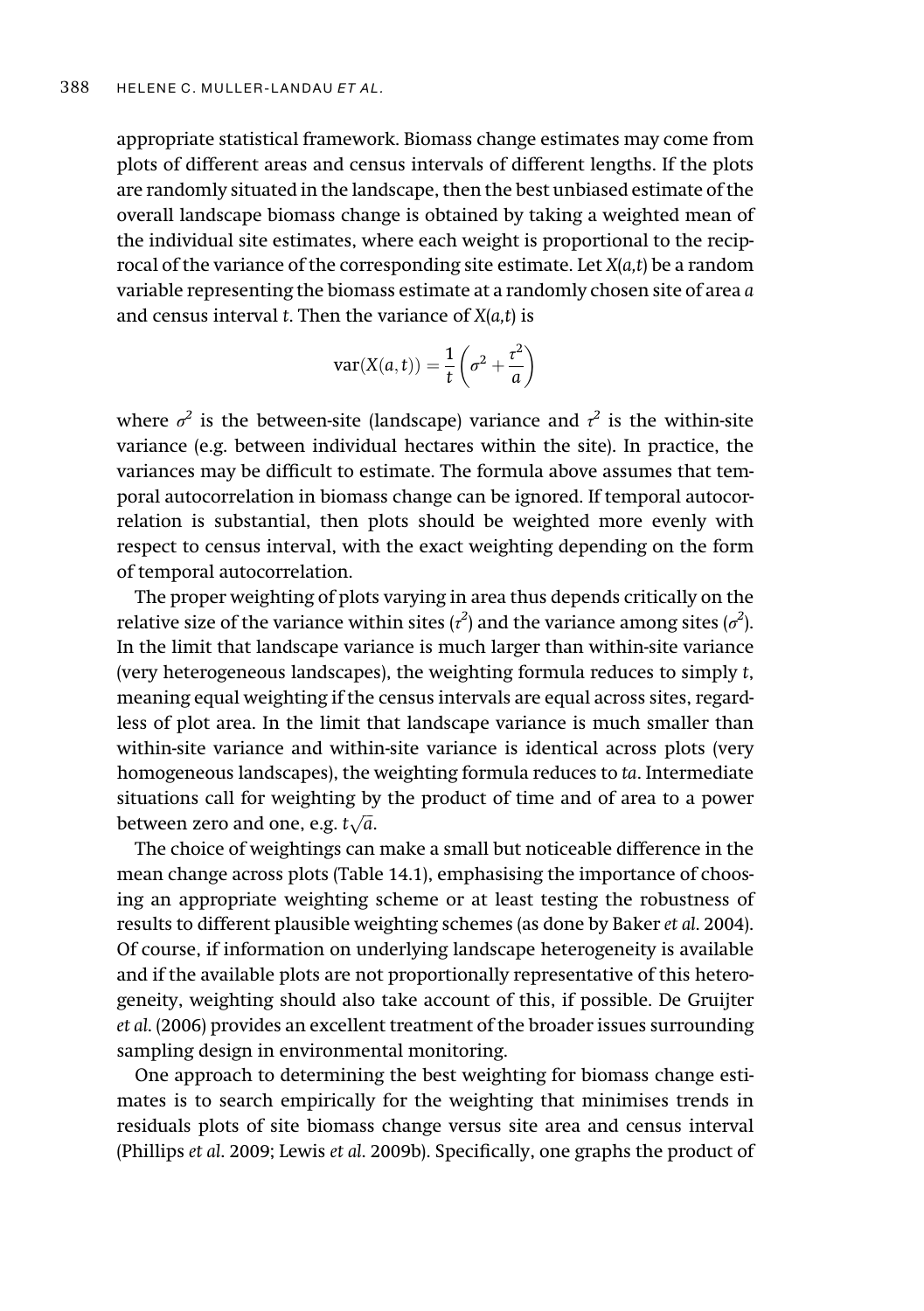weights and squared residuals vs area and vs time. This approach is in principle excellent; however, to produce useful results it requires sufficiently large numbers of sites of different areas and census intervals, a condition that is rarely met in practice. (For example, the vast majority of plots used in the abovementioned papers are 1 ha in area, and there are too few plots at other areas to gain much insight into the best weighting by area.) Combining the datasets from all the references in Table 14.1 provides a somewhat better basis for choosing a weighting with area, and suggests that the ideal weighting would be the product of time and of area to a power between 0 and 1. Weighting by t or ta leads to significant trends in the residuals plots, while weighting by  $t\sqrt{a}$  (among others) produces no significant trends.

Once the appropriate weighting has been determined, confidence intervals for sampling uncertainty for an ensemble of sites can be estimated by bootstrapping over plots or sites (e.g. Phillips et al. 2009). If multiple plot data are available, it is possible to bootstrap at both the within-plot and between-plot levels to produce a confidence interval on the landscape biomass change estimate, providing that appropriate weighting schemes are used on the between-plot bootstrapped data. It is important to note that this only captures uncertainty due to sampling error.

# 14.2.2 Influences of measurement errors and data 'cleaning' procedures

Measurement errors are ubiquitous and inescapable in field data collection. Variation in the height of the measuring tape or caliper on the stem and variation in the hydration status of the stem introduce random errors into stem diameter measurements. Further, error in positioning the measuring tape to be exactly perpendicular to the long axis of the stem can lead to systematic overestimation of diameter. Additional and potentially larger errors enter during data recording and data entry, including digit switching, missed or added digits, and switching data between two trees. Careful field and data entry procedures can reduce the incidence of such errors, but never completely eliminate them. All these errors, hereafter referred to simply as measurement errors, introduce uncertainty into estimates of standing biomass and biomass change. Further, because of the non-linear relationship between diameter and biomass, random errors in diameter can and do induce systematic errors in biomass. In tropical forests, trees with buttresses or other types of irregular trunks present additional challenges for accurate and precise measurements of biomass and biomass growth (Clark 2002; Phillips et al. 2002; Sheil 1995).

Most studies have attempted to minimise the influence of measurement errors and changing height of measurement on buttressed trees through what we will call data cleaning procedures. These typically include screening data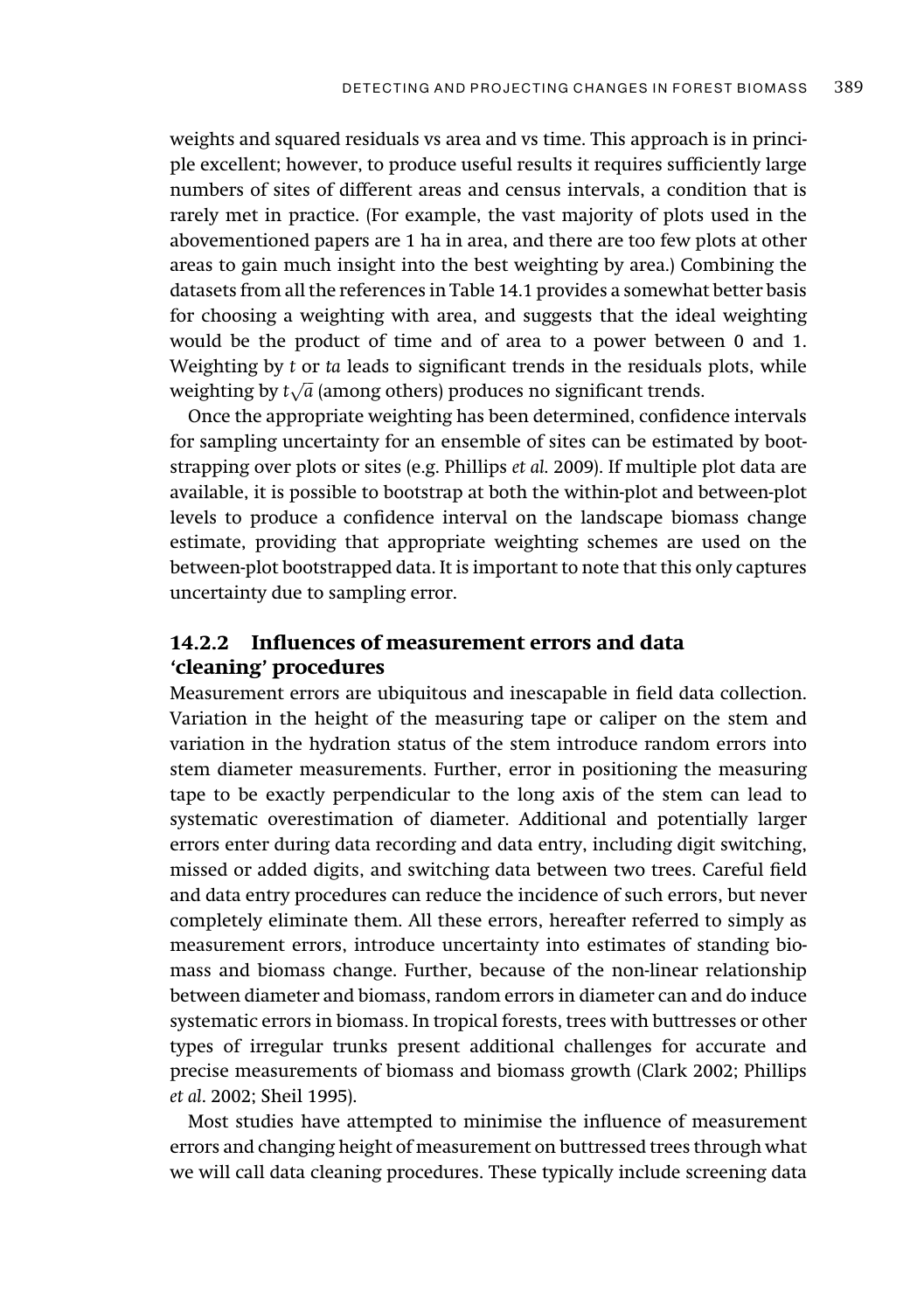| in aboveground biomass of trees 10 cm or more in diameter. Estimates are for different datasets under altemative<br>Table 14.1 Estimated mean change i               |
|----------------------------------------------------------------------------------------------------------------------------------------------------------------------|
| a function of plot area and census interval, with 95% confidence intervals for sampling uncertainty only; that is,<br>schemes for weighting data points as           |
| confidence intervals based on bootstrapping over plots (or sites in Phillips et al. 1998). If there is no spatial autocorrelation in biomass change, the best        |
| unbiased estimator of overall biomass change is based on weighting by area × time (assuming plots are an unbiased sample of the landscape). If there is              |
| strong spatial structure in biomass change such that landscape variance among plots greatly exceeds sampling variance within plots, then the best                    |
| unbiased estimated is based on weighting by time (see text). Numbers were recalculated from the datasets provided with the original publications, to be in           |
| units of MgC ha $^{-1}$ yr $^{-1}$ , with carbon stocks calculated as 47% of dry biomass, and to include only trees greater than or equal to 10 cm in diameter. Note |
| that numbers in the original publications were in some cases based on analyses assuming carbon was 50% dry biomass; were for total biomass, not just                 |
| carbon; included estimated carbon stocks in lianas, small trees and belowground biomass; involved different weightings; and/or include other sources of              |
| error in confidence intervals.                                                                                                                                       |
|                                                                                                                                                                      |

|                                 |                                         |               |                                    |      |                      | Tree AGB change (MgC ha <sup>-1</sup> yr <sup>-1</sup> )                                 |                                          |                                         |
|---------------------------------|-----------------------------------------|---------------|------------------------------------|------|----------------------|------------------------------------------------------------------------------------------|------------------------------------------|-----------------------------------------|
| Publication                     | Region                                  | <b>Dates</b>  | of plots ha-yrs<br>Number<br>Total |      | Unweighted           | Weighted<br>by time                                                                      | Neighted by<br>time $\times$ area        | $time \times$ sqrt(area)<br>Weighted by |
| Phillips et al. 1998 Pantropic  |                                         | 1947-1997     | 8                                  | 2350 |                      | $0.33$ $(0.15, 0.52)$ $0.18$ $(0.02, 0.34)$ $0.12$ $(-0.10, 0.31)$ $0.15$ $(0.00, 0.30)$ |                                          |                                         |
| Phillips et al. 1998 Neotropics |                                         | 1956-1997     |                                    | 621  | 0.48 (0.26,0.71)     | 0.41(0.23, 0.57)                                                                         | $0.15 (-0.11, 0.35)$ 0.26 $(0.07, 0.45)$ |                                         |
|                                 | Phillips et al. 1998 Lowland Neotropics | 1956-1997     | 45                                 | 1577 | 0.46 (0.21,0.71)     | 0.35(0.17, 0.54)                                                                         | $0.14 (-0.12, 0.35)$ 0.23 $(0.03, 0.43)$ |                                         |
| Phillips et al. 1998            | Amazon                                  | 956-1997      |                                    | 877  | 0.41 (0.18,0.67)     | 0.38(0.19, 0.56)                                                                         | 0.24(0.10, 0.43)                         | 0.31(0.15, 0.48)                        |
| Baker et al. 2004               | Amazon                                  | 1980-2003     | 89                                 | 864  | 0.57 (0.37, 0.77)    | 0.50(0.28, 0.70)                                                                         | 0.46(0.25, 0.65)                         | 0.48 (0.28,0.68)                        |
| Chave et al. 2008               | Pantropic                               | 1985-2005     |                                    | 3156 | $0.22 (-0.02, 0.45)$ | $0.23$ ( $-0.03, 0.51$ ) $0.24$ ( $-0.06, 0.56$ ) $0.24$ ( $-0.04, 0.54$ )               |                                          |                                         |
| Phillips et al. 2009 Amazon     |                                         | 1972-2006 123 |                                    | 2410 | 0.44(0.30, 0.57)     | $0.39(0.28, 0.50)$ $0.45(0.33, 0.56)$ $0.41(0.31, 0.51)$                                 |                                          |                                         |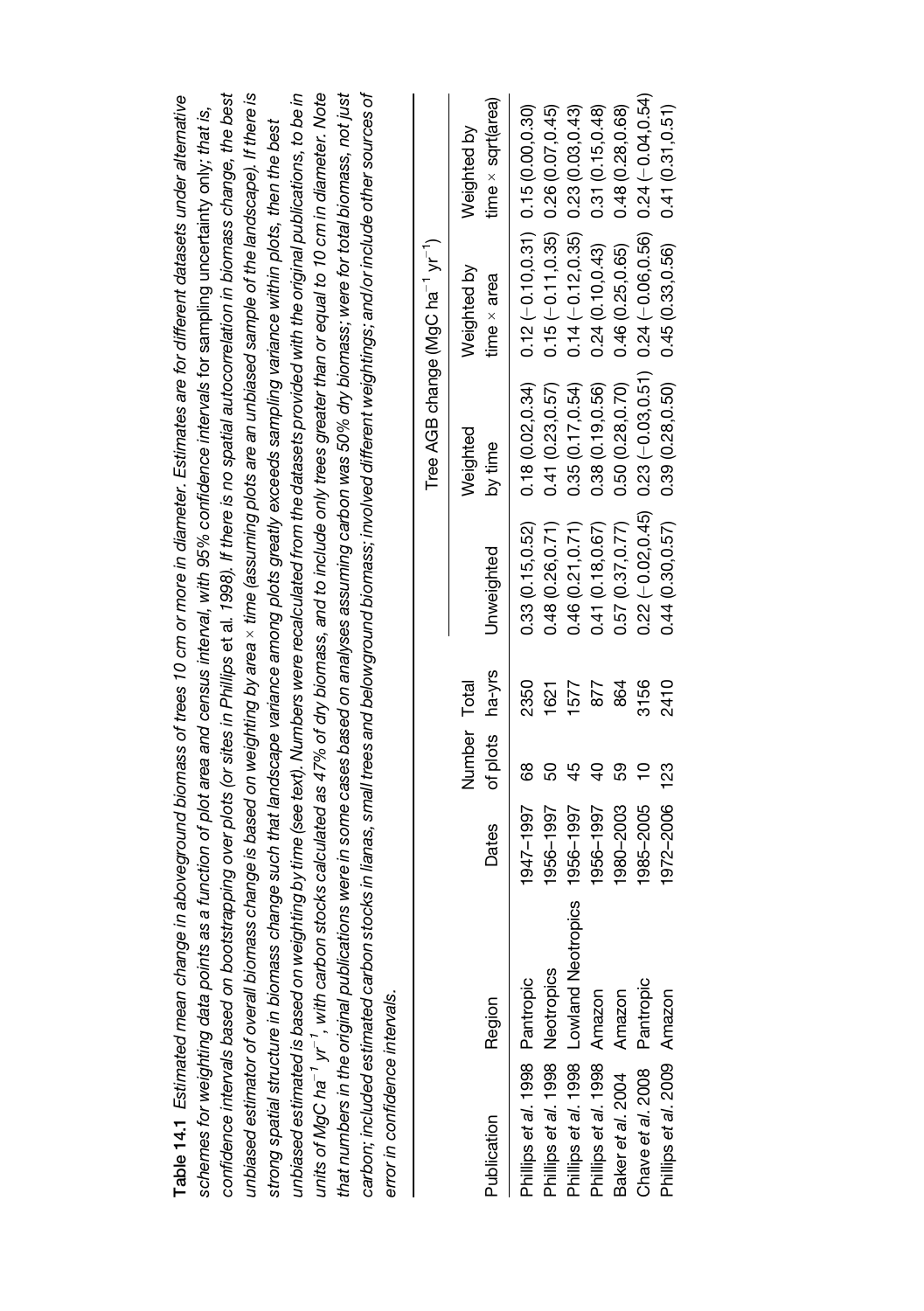| Phillips et al. 2009 Amazon              |                                       | 1972-2007 136 |    | 2607                                                                                                                                                                                                                                                                                                                           | 0.29(0.14, 0.44) | 0.35(0.23, 0.47) | 0.42(0.30, 0.53) | 0.37(0.26, 0.49) |
|------------------------------------------|---------------------------------------|---------------|----|--------------------------------------------------------------------------------------------------------------------------------------------------------------------------------------------------------------------------------------------------------------------------------------------------------------------------------|------------------|------------------|------------------|------------------|
| Lewis et al. $2009b$ Africa – raw        |                                       | 1968-2007     |    | 1206                                                                                                                                                                                                                                                                                                                           | 0.54 (0.07,0.98) | 0.54(0.19, 0.90) | 0.63(0.27, 0.94) | 0.57(0.25, 0.89) |
|                                          | Lewis et al. 2009b Africa - corrected | 1968-2007     | 52 | 1206                                                                                                                                                                                                                                                                                                                           | 0.60 (0.12,1.05) | 0.66 (0.32,0.99) | 0.74(0.37, 1.05) | 0.68 (0.35,0.99) |
| Lewis <i>et al.</i> 2009b Africa – mean  |                                       | 1968-2007     |    | 1206                                                                                                                                                                                                                                                                                                                           | 0.59 (0.11,1.02) | 0.64(0.31, 0.97) | 0.75(0.37, 1.06) | 0.67(0.35, 0.99) |
|                                          | Lewis et al. 2009b Africa - perturbed | 1968-2007     |    | 1206                                                                                                                                                                                                                                                                                                                           | 0.55 (0.11,0.95) | 0.59(0.28, 0.89) | 0.67(0.33, 0.95) | 0.61 (0.32,0.90) |
| ewis et al. 2009b Pantropic <sup>2</sup> |                                       | 1947-2007 156 |    | 5483                                                                                                                                                                                                                                                                                                                           | 0.53 (0.27,0.76) | 0.49(0.30, 0.67) | 0.35(0.15, 0.58) | 0.43 (0.27,0.60) |
| All combined                             | Pantropic <sup>3</sup>                | 1947-2007 251 |    | 8243                                                                                                                                                                                                                                                                                                                           | 0.36 (0.18,0.53) | 0.34(0.23, 0.47) | 0.32(0.17, 0.47) | 0.34(0.23, 0.45) |
|                                          |                                       |               |    | $\begin{bmatrix} 1 & 0 & 0 \\ 0 & 0 & 0 \\ 0 & 0 & 0 \\ 0 & 0 & 0 \\ 0 & 0 & 0 \\ 0 & 0 & 0 \\ 0 & 0 & 0 & 0 \\ 0 & 0 & 0 & 0 \\ 0 & 0 & 0 & 0 \\ 0 & 0 & 0 & 0 & 0 \\ 0 & 0 & 0 & 0 & 0 \\ 0 & 0 & 0 & 0 & 0 \\ 0 & 0 & 0 & 0 & 0 & 0 \\ 0 & 0 & 0 & 0 & 0 & 0 \\ 0 & 0 & 0 & 0 & 0 & 0 & 0 \\ 0 & 0 & 0 & 0 & 0 & 0 & 0 \\ $ |                  |                  |                  |                  |

<sup>3</sup> Our Pantropical compilation includes the Lewis et al. (2009b) Africa raw data, the Phillips et al. (2009) Amazon data through 2007, the undisturbed Chave et al. (2008) data <sup>2</sup> Lewiser al. (2009b) report Pantropical results obtained by combining the results of Baker et al. (2004) for the Amazon, Lewis et al. (2009b) Africa corrected, the undisturbed Lewis et al. (2009b) report Pantropical results obtained by combining the results of Baker et al. (2004) for the Amazon, Lewis et al. (2009b) Africa corrected, the undisturbed Our Pantropical compilation includes the Lewis et al. (2009b) Africa raw data, the Phillips et al. (2009) Amazon data through 2007, the undisturbed Chave et al. (2008 ) data Lewis et al. (2009b) presented four different sets of results corresponding to four different procedures for dealing with changes in the point of measurement. Lewis et al. (2009b) presented four different sets of results corresponding to four different procedures for dealing with changes in the point of measurement. Chave et al. (2008) (excluding Lenda and Edoro to avoid double-counting, as these are also in Lewis et al. 2009b) and the Phillips et al. (1998) Asia plots. Chave et al. (2008) (excluding Lenda and Edoro to avoid double-counting, as these are also in Lewis et al. 2009b) and the Phillips et al. (1998) Asia plots. (excluding the Lenda and Edoro plots to avoid double-counting), and the Phillips et al. (1998) non-Amazon plots. (excluding the Lenda and Edoro plots to avoid double-counting), and the Phillips et al. (1998) non-Amazon plots.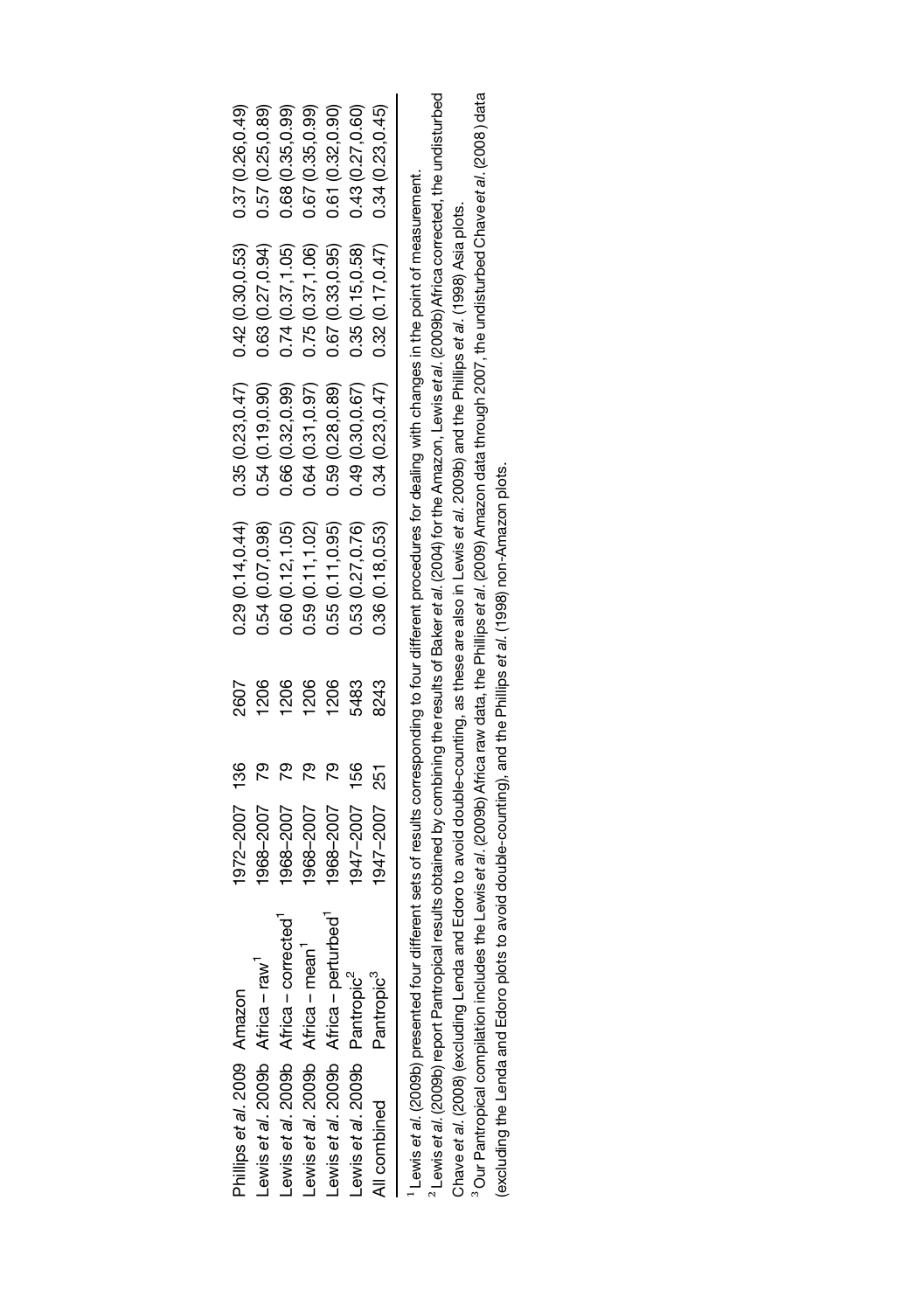for outliers that are considered so unlikely as to almost certainly be errors, and substituting a corrected value for these outliers; we will refer to these steps as data screening and gap-filling, respectively. In addition, most studies in which points of diameter measurement change on some trees between censuses have devised algorithms to 'correct' the diameter change on these trees. The data cleaning steps that are taken typically seem reasonable, but multiple alternative procedures meet the 'reasonable' test. Where authors have, to their credit, examined multiple alternatives, they often find that these produce different results (Chave et al. 2003; Lewis et al. 2009a). Such sensitivity analyses are laudable, but do not shed light on which alternative is best. Choice among data cleaning procedures should ideally be based on analyses of the potential for the data cleaning itself to introduce errors and biases. For studies of forest change, systematic errors are arguably of more concern than random errors.

To demonstrate the potential influences of different data cleaning procedures on estimates of biomass change, we estimated biomass change over two census intervals on BCI using a variety of procedures to deal with extreme outliers, hemiepiphytes (strangler figs) and trees whose point of measurement changed. The estimated aboveground biomass (AGB) change between 1985 and 1990 is greatly affected by the choice of data cleaning procedures: it varies from −0.61 (95% confidence interval, CI, −1.22, −0.05) MgC ha<sup>-1</sup> yr<sup>-1</sup> if the raw 'uncorrected' data are analysed, to +1.31 (0.83, 1.70) if using a gapfilling procedure for AGB-change outliers and stems that have point-ofmeasurement changes (Table 14.2). The high sensitivity to data cleaning procedures for this census interval in part reflects the large number of problematic cases in this census interval, owing to changes in details of census procedures (especially with respect to buttressed trees) and changes in field personnel between these two censuses. The estimated AGB change between 2005 and 2010, when detailed census procedures and supervisory personnel were consistent across both censuses, is considerably less sensitive to the data correction method used, but still varies from −0.47 (−0.98, −0.08) to −0.07 ( $-0.54$ , 0.27) MgC ha<sup>-1</sup> yr<sup>-1</sup> (Table 14.2). In the earlier census interval, the choice of data cleaning procedure makes the difference between significant biomass decline and significant biomass increase. In the later interval, it makes a difference between statistically significant biomass decline and no significant biomass change.

Clearly, then, procedures for data screening, gap-filling and modelling growth in trees with changing points of measurement are critically important to estimating biomass change in tropical forests. Many previous authors have discussed the potential qualitative impact of different types of measurement errors or measurement procedures (Clark 2002; Phillips et al. 2002; Sheil 1995). Here, we focus on just two issues – issues that our analyses show are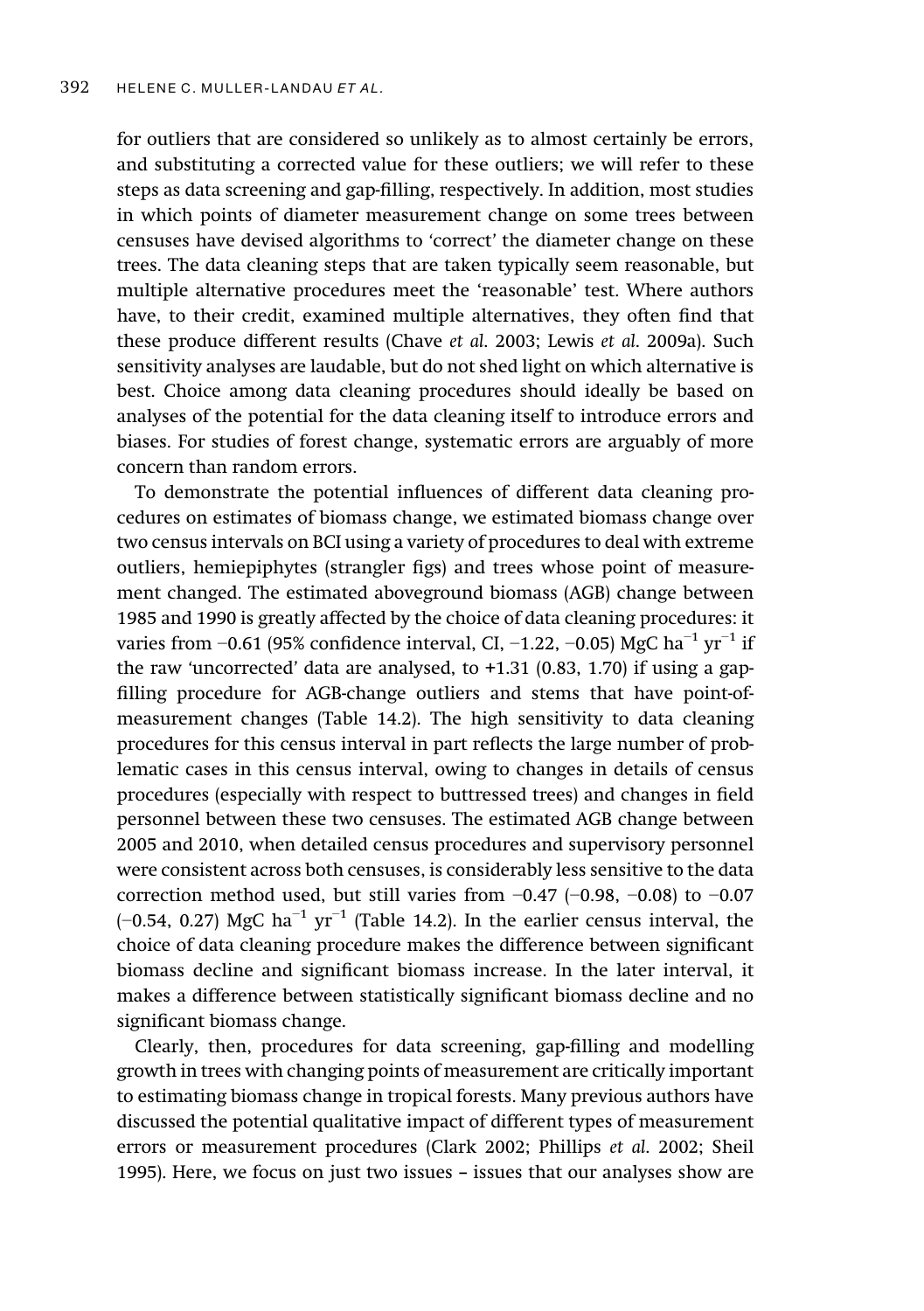Table 14.2 Effects of alternative data cleaning routines on AGB change estimates (95% CI) for the BCI 50-ha plot for 1985–1990 and 2005–2010. Census methodology and supervisory personnel changed somewhat between the 1985 and 1990 census, and not at all between 2005 and 2010. Plot census methods are described in Condit (1998). See Appendix 14.1 for details on the AGB calculations. Three classes of problematic measurements were screened: (1) hemiepiphytes (strangler figs) for which diameter measurements do not reflect basal area; (2) stems that were extreme outliers in biomass change; and (3) stems whose height of measurement changed. Biomass changes for hemiepiphytes were simply set to zero. Biomass changes for the other classes of screened individuals were either set to zero or changed to the value obtained from a biomass growth model fitted to non-screened data.

|                                                  | Screened stems and their treatment |                                   |                                           |                                                   |
|--------------------------------------------------|------------------------------------|-----------------------------------|-------------------------------------------|---------------------------------------------------|
| Hemiepiphytes <sup>1</sup> outliers <sup>2</sup> | ∣∆AGB                              | <b>POM</b><br>change <sup>3</sup> | AAGB 1985-1990<br>$(MgC ha^{-1} yr^{-1})$ | AAGB 2005-2010<br>$(MgC ha^{-1} yr^{-1})$         |
|                                                  |                                    |                                   |                                           | $-0.61$ (-1.22 $-0.05$ ) $-0.46$ (-1.04 $-0.08$ ) |
| $\triangle AGB = 0$                              |                                    |                                   |                                           | $-0.58$ (-1.26 -0.04) -0.47 (-0.98 -0.08)         |
| $\triangle AGB = 0$                              | $\triangle AGB = 0$                |                                   |                                           | $0.04 (-0.48 0.47) -0.43 (-0.99 -0.08)$           |
| $\triangle AGB = 0$                              | Model<br>growth <sup>4</sup>       |                                   |                                           | $0.13 (-0.31 0.55) -0.43 (-0.89 -0.06)$           |
| $\triangle AGB = 0$                              | $\triangle AGB = 0$                | $\triangle AGB = 0$               | 0.49(0.040.89)                            | $-0.28(-0.780.07)$                                |
| $\triangle AGB = 0$                              | Model<br>growth <sup>4</sup>       | Model<br>growth <sup>4</sup>      | 1.31 (0.83 1.70)                          | $-0.07$ (-0.54 0.27)                              |

 $<sup>1</sup>$  Hemiepiphytes encompass six species of strangler figs: Ficus bullenei, F. citrifolia, F. colubrinae,</sup> F. costaricana, F. pertusa and F. popenoei. In total, there were 36 individuals of these species that were alive in one or more censuses between 1985 and 2010, and between 12 and 20 alive in any given census.

 $^2$ Stems that had a rate of change in biomass (increase or decrease) of more than 2 MgC yr $^{-1}$ , and that were not recorded as stem breaks or point of measurement changes.

 $3$  Change in the point of measurement between the two censuses greater than 0.2 m.

<sup>4</sup>AGB change substituted with the value obtained from the fits of non-screened trees to a thirdorder polynomial model  $Y = a_2X^3 + a_2X^2 + a_1X + a_0$  where  $Y = \log(AGB_{t+1} - AGB_t)$  and  $X = \log(AGB_t)$ . All individuals of all species (except the hemiepiphytes) were combined in this model; individuals were binned into 50 classes of equal numbers of elements, and the logs of the class-wise arithmetic means were regressed against each other to fit the coefficients  $a_i$ .

particularly important to determination of biomass change in this forest (Table 14.2). First, we examine the impact of ordinary measurement errors and data cleaning procedures and their interaction on estimates of biomass and biomass change. Second, we discuss issues surrounding measurement and modelling of growth in buttressed trees, or more generally, all trees whose diameter is measured above the standard 1.3 m and whose height of measurement may change substantially over time. In both cases, we focus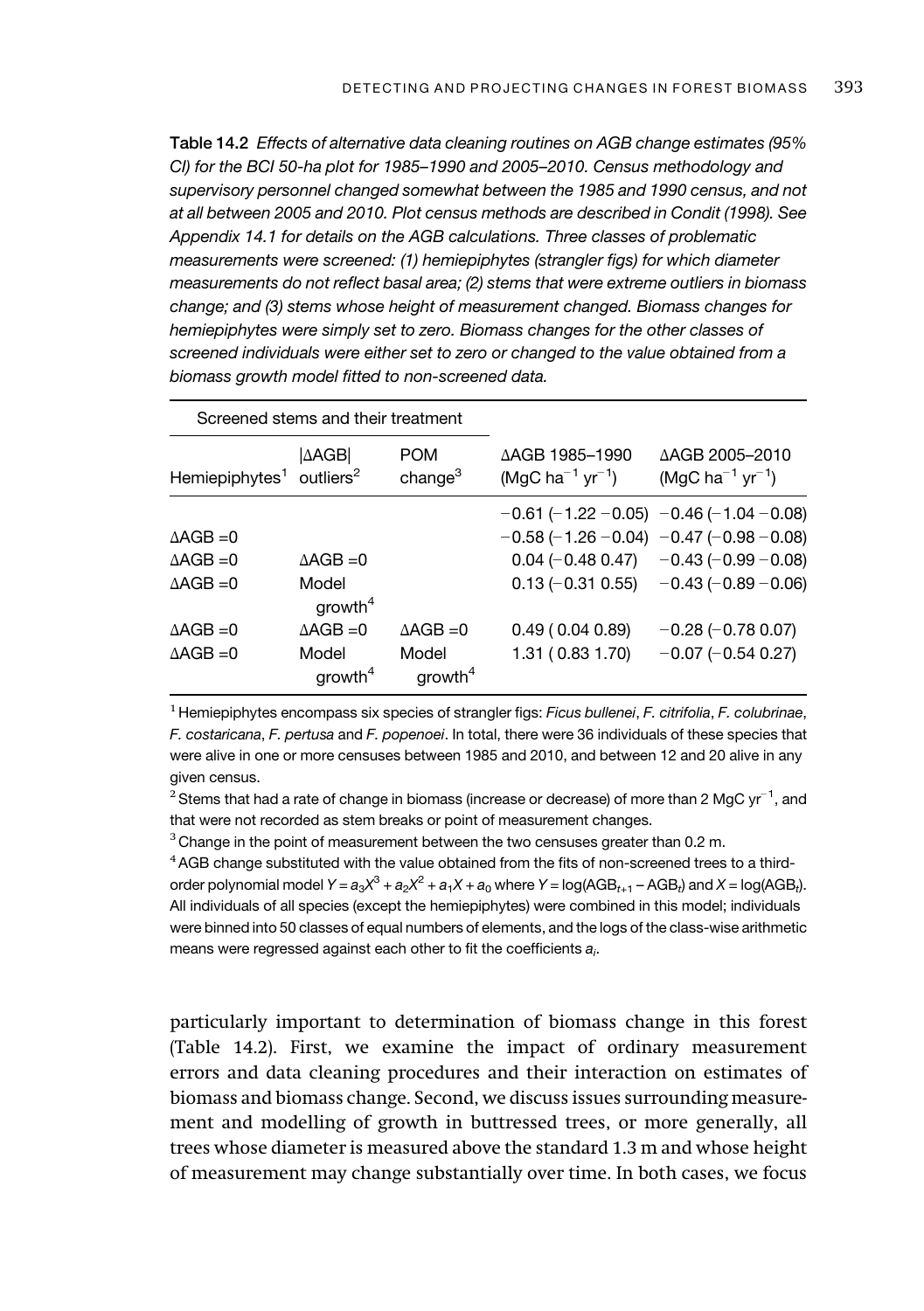especially on the potential to introduce systematic errors (i.e. biases) in estimates of biomass and biomass change.

#### 14.2.2.1 Ordinary measurement errors and data cleaning

Most past studies of biomass change have used some sort of data cleaning procedure to identify presumed erroneous values and 'correct' them. Past approaches to error identification most typically involved absolute cutoffs for diameter growth rates, with more extreme values considered unrealistic and thus necessarily erroneous. For example, diameter increases of more than 35 mm yr $^{-1}$ , 40 mm yr $^{-1}$  or 45 mm yr $^{-1}$ , or decreases of more than 5 mm yr $^{-1}$ , have been flagged for correction (Chave et al. 2003, 2008; Lewis et al. 2009b; Phillips et al. 2009). Where multiple census data are available, these presumed errors are corrected by interpolation or extrapolation where possible. In other cases, they are set to the mean (Chave et al. 2008; Phillips et al. 2009) or median (Lewis et al. 2009b) diameter growth rates for trees in the same diameter class. Despite the ubiquity of such procedures, we know of no study that has systematically evaluated their potential influence on estimates of forest biomass change. On first principles, these procedures may well reduce certain kinds of random and systematic errors – but as we show below, this reduction may come at the cost of the introduction of other systematic errors. How large are the systematic errors introduced by data cleaning? Is data cleaning a worthwhile procedure given potential trade-offs between correcting one kind of error and introducing another?

A key problem of error identification is that it is difficult, if not impossible, to design error detection criteria that exactly balance the correction of positive and negative errors in diameter growth, and thus avoid inducing systematic biases. It is often easier to identify large negative errors, because large decreases in measured diameters are biologically implausible unless there are concurrent observations of stem breaks. In contrast, large positive errors may go undetected because it is possible for some individuals to grow very quickly. If measurement errors are symmetric, but negative errors are more likely to be detected and corrected, then this introduces a positive bias on biomass change estimates. Identifying appropriate thresholds to balance positive and negative error correction in diameter growth exactly is possible in principle but very difficult in practice. Thus, such thresholds will almost inevitably introduce systematic errors in estimates of biomass change.

A key problem in gap-filling erroneous measurements is to ensure that the corrections do not introduce systematic errors in statistics of interest. There is a large existing literature on gap-filling methods and their relative performance in terms of bias and root mean square error, RMSE (e.g. Moffat et al. 2007), including analyses specific to individual tree growth (Sironen, Kangas & Maltamo 2010; Sironen et al. 2008). Nearest-neighbour imputation methods,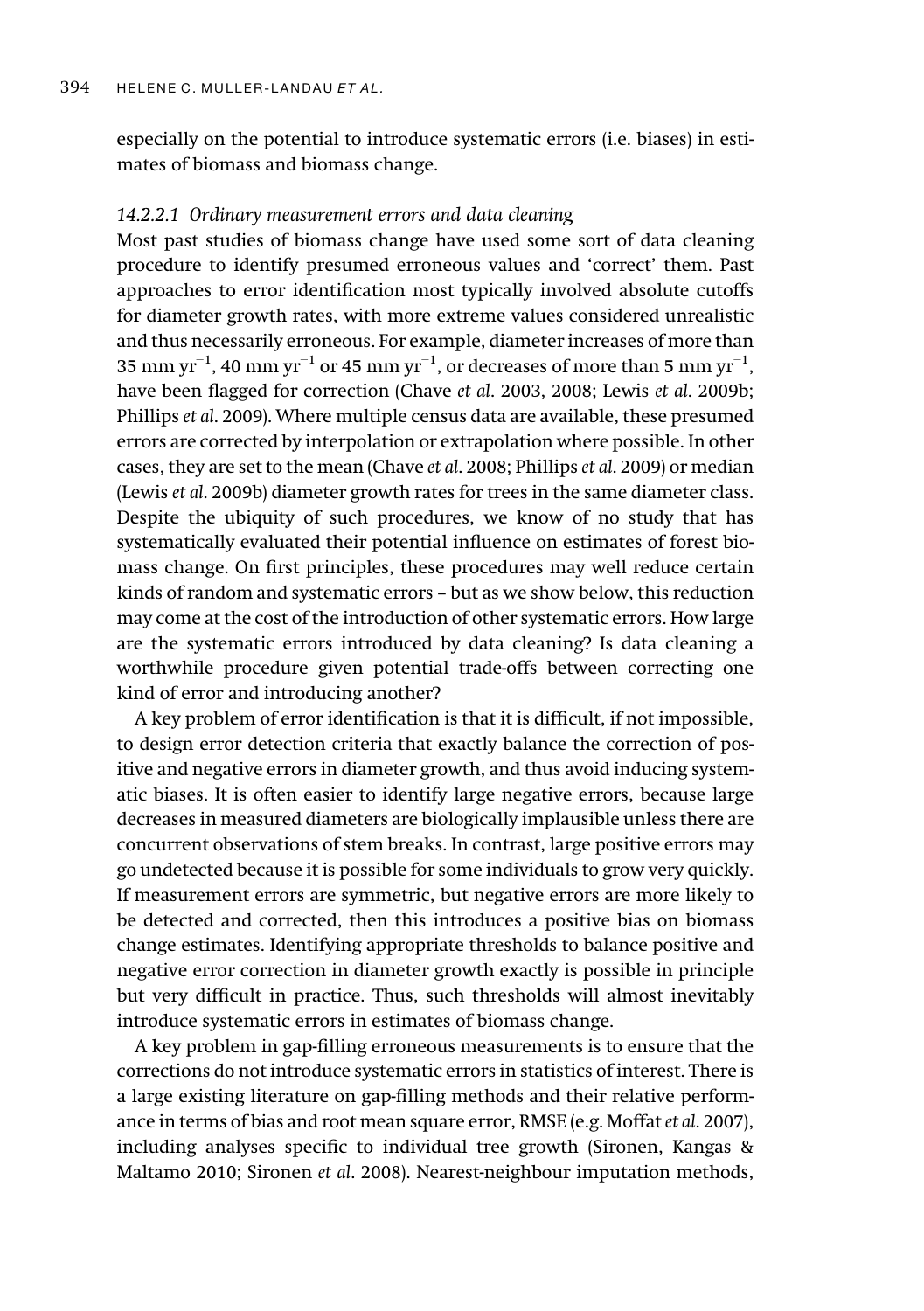in which the missing value is substituted with the mean from the k nearest neighbours as defined by distance in a space of traits of interest (e.g. diameter, forest type), emerge as particularly useful, with minimal bias and RMSE (Sironen, Kangas & Maltamo 2010). The most common gap-filling method applied in tropical biomass studies – substituting the mean diameter growth for similarly sized trees – is in some sense a very limited application of this method, in which size class is the only distance metric considered. However, gap-filling with mean diameter growth for reference populations is problematic when the goal is calculation of biomass growth, because of the non-linear relationship between diameter and biomass and the skewed distribution of growth rates among individuals. Thus, for example, gap-filling with mean diameter growth leads to systematic 10% overestimation of individual tree biomass growth in a test with BCI data, even though this method produces unbiased estimates of diameter growth. In contrast, substituting with mean biomass growth will produce unbiased estimates of biomass growth – but systematically underestimate diameter growth. Because mean growth is typically larger than median growth, substituting median biomass growth will underestimate biomass gain (e.g. by 40% in a test with BCI data). The use of median diameter growth could overestimate or underestimate biomass growth, depending on the statistics of the target population. In sum, the gap-filling algorithms that have been employed to date in tropical forest biomass change studies have almost certainly introduced systematic errors that bias resulting estimates of total biomass change.

The importance of the resulting systematic errors will vary depending not only on the algorithm, but also on patterns of diameter growth at the site. Here, we examine what biases result from commonly used (1) error detection and (2) gap-filling algorithms when applied to the BCI data for 2005–2010.

First, we consider the effects of absolute diameter growth thresholds for error identification. On BCI, the 30 stems that decreased in diameter by less than 5 mm  $yr^{-1}$  between 2005 and 2010 together account for a decrease of  $0.153\,{\rm MgC\,ha^{-1}\,yr^{-1}}$ , whereas the 25 stems that grew by more than 40 mm  ${\rm yr}^{-1}$ together contribute an increase of 0.133 MgC ha $^{-1}\,\rm yr^{-1}$ , together contributing net biomass change of −0.019 MgC ha<sup>-1</sup> yr<sup>-1</sup>. (These calculations exclude stems that had a change in point of measurement or a break below the measuring point.) Changing all their growth rates to the mean biomass growth rates for similar diameter stems increases net biomass change by 0.019 MgC  $ha^{-1}$  yr<sup>-1</sup>.

Second, we examine the most commonly used gap-filling procedure – mean diameter growth. As mentioned previously, this tends to overestimate mean biomass growth of individual trees on BCI by 10%. Suppose that this correction is applied to 1% of trees (Phillips et al. 2009 apply such a correction to 0.9% of trees in their analyses). Applying this correction to 1% of stems on BCI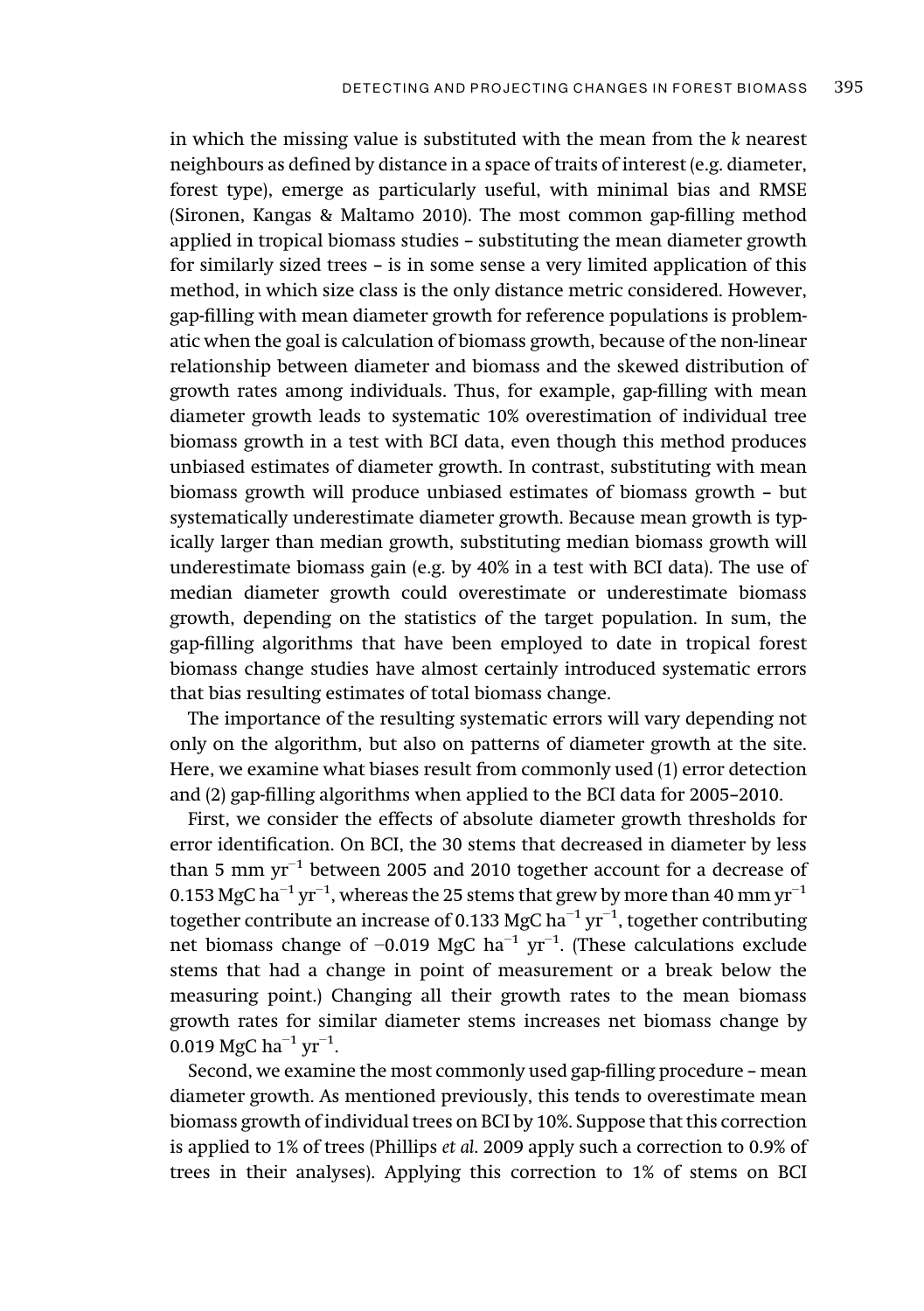upwardly biases biomass growth estimates by less than 0.005 MgC ha $^{-1}$  yr $^{-1}\!,$ assuming no bias in error detection. Thus, on BCI, unbalanced error detection is more problematic than biased gap-filling algorithms in terms of the size of resulting biases in biomass change, but both overall biases are relatively small. This suggests, consistent with the results in Table 14.2, that data cleaning for trees whose diameter is measured at the standard height is not a major source of systematic errors at least for the BCI 2005 and 2010 census data (although it may be important in other cases, e.g. the BCI 1985–1990 data). (Trees measured at non-standard heights, which we examine in the next section, appear to be a much bigger source of errors.)

Although effects on BCI are modest, we argue that there remains a need for improvement in data cleaning procedures for studies of biomass change. There are three distinct types of approaches that would yield unbiased estimates of biomass changes. The first approach would be to apply unbiased error detection and gap-filling algorithms. This approach could draw on the large literature on such issues in forestry and other disciplines (Moffat et al. 2007; Sironen et al. 2010). Analyses should specifically evaluate bias (e.g. Sironen et al. 2010). Application of these algorithms, especially for error detection, will have to be tailored to individual sites and their growth patterns. A second approach would be to analyse biomass change using Bayesian methods that explicitly included probability distributions of measurement errors, and explicitly modelled observed growth as the convolution of true growth and measurement errors. Such models would greatly benefit from incorporation of data that specifically constrained the measurement error distribution, such as remeasurement data. Metcalf et al. (2009) provide an excellent example of this approach, applied to analyses of tree growth. A third approach would be to eschew data cleaning altogether, and instead quantify the impact of measurement errors on statistics of interest, and then correct those statistics accordingly after they are calculated from uncorrected data. This last approach is in many ways the simplest, and should be successful in eliminating systematic errors. It will, however, leave potentially large random errors.

We now apply this last approach to BCI, where a large dataset on remeasurements of the same stems allows us to quantitatively assess the impacts of measurement errors on biomass. In the 1995, 2000 and 2005 censuses, diameters of 1562 randomly chosen stems were independently remeasured within 30 days of the original measurement. Rüger *et al.* (2011) fitted this error distribution with a sum of two normal distributions (both centred at zero; these errors were purely random not systematic). The first distribution, which has 97.24% of the weight, describes small errors that are proportional to tree diameter (standard deviation sd =  $0.927$  mm +  $0.0038$ \*dbh mm); the second describes larger errors that are independent of diameter (sd = 25.6 mm). We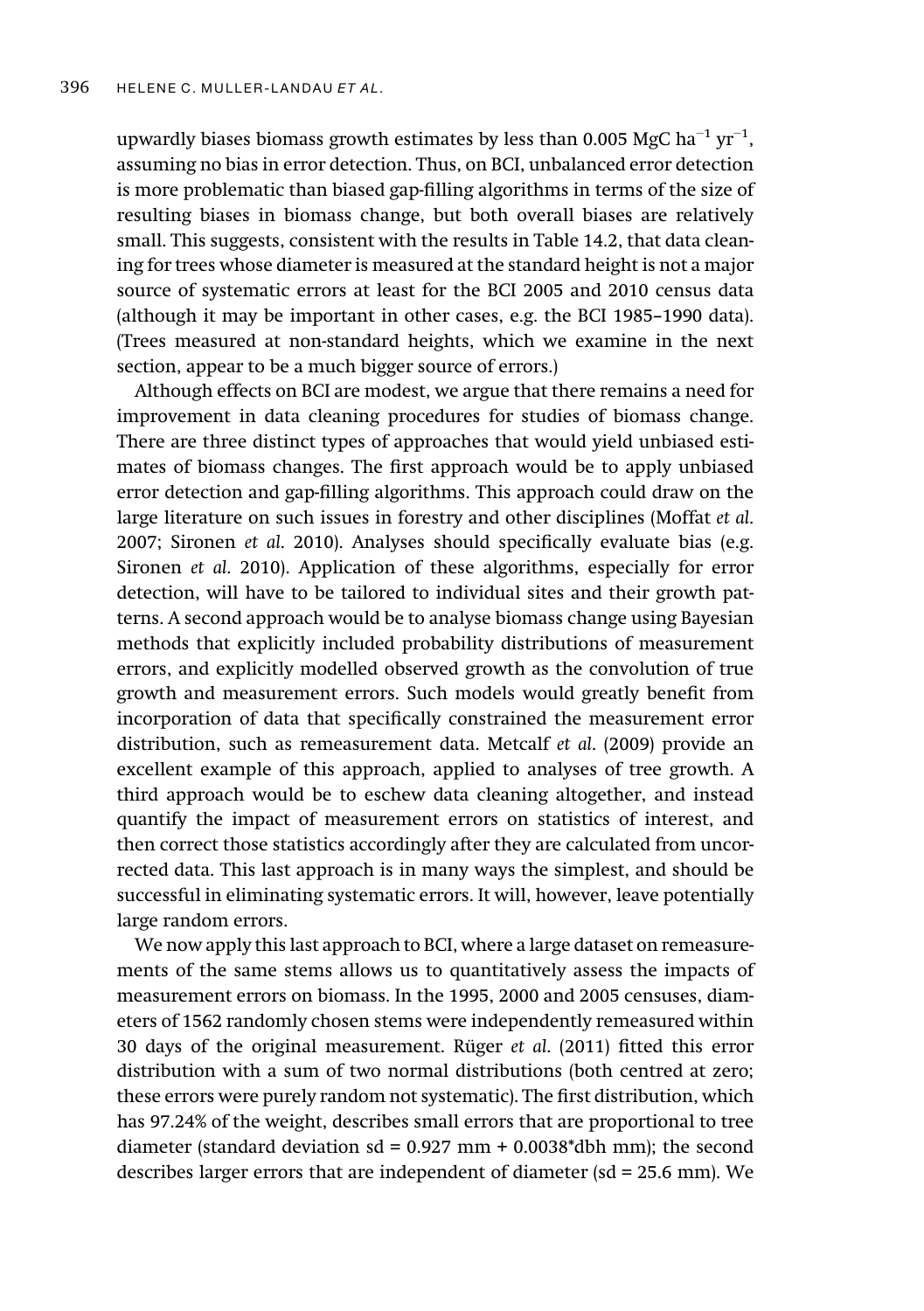used a Monte Carlo approach to assess the impact of such measurement errors on biomass and biomass change. In particular, we assumed that the 2005 and 2010 BCI census data represent the true diameters, and we examined how applying additional measurement errors drawn from the measured distribution of measurement errors changed estimates of biomass and biomass change. We found that adding such measurement errors led to slight overestimation of biomass, by an average of 0.14% (bootstrapped 95% CI 0.07, 0.21), with no significant effect on biomass change. Thus, for BCI at least, simply ignoring all measurement errors, and leaving data uncorrected, is expected to have a trivial systematic impact on estimates of biomass and biomass change – although the uncorrected measurement errors will introduce random errors. Clearly, if measurement error rates were higher, as they may be at some other sites, the impact of measurement errors alone would be larger, and may induce larger systematic errors. For example, if the dbh measurements of 1% of stems in the BCI data have a pair of adjacent digits switched, this results in 1.7% systematic overestimation of biomass. One could quantify the resulting systematic errors through exercises such as these to correct estimates of total biomass and total biomass change calculated from uncorrected individual measurements.

#### 14.2.2.2 The special challenge of buttressed trees

One of the greatest potential sources of error in estimates of biomass change is the measurement and analysis of buttressed trees (Clark 2002; Sheil 1995). We use 'buttressed trees' to refer to all trees whose diameters are measured at heights above 1.5 m because of buttresses or irregular trunks, and whose heights of measurement are likely to increase over time. The standard measurement height is 1.3 m, and stems with small irregularities only in this area are measured slightly above or below the standard point (1–1.5 m). Thus, we chose 1.5 m as a threshold to capture mainly trees with buttresses or irregular trunks. Trees measured at heights above 1.5 m constituted 59% of estimated tree biomass on BCI in the 2010 census, although these trees represented just 1.4% of stems. Thus, estimates of biomass change and productivity for BCI are very sensitive to the algorithms used to calculate biomass changes for these trees.

Diameter–biomass relationships are likely to differ for buttressed trees, yet these differences are not reflected in current allometric equations. Individual tree biomass is typically estimated from allometric equations relating diameter, wood density and sometimes tree height to biomass, with diameter measured either at 1.3 m height or 'above buttresses' (Chave et al. 2005). Because trunk diameter generally declines (i.e. tapers) with increasing height, we would expect that trees whose diameter is measured at a height above 1.3 m will have smaller diameters for the same biomass, or equivalently, higher biomass for the same diameter. Consequently, biomass–diameter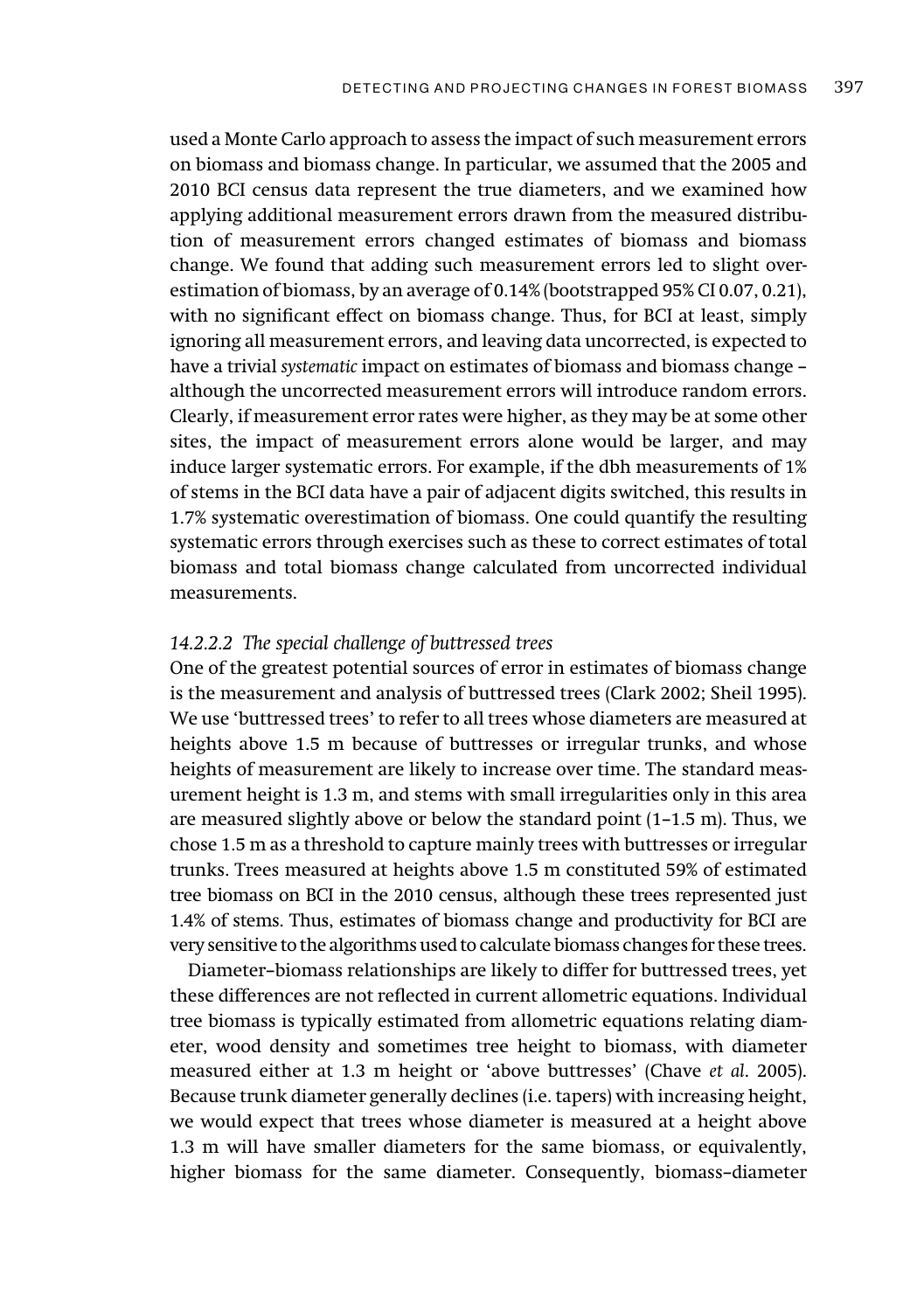relationships for buttressed trees are expected to deviate systematically from those for non-buttressed trees, when the diameters in the former case are measured above buttresses and above 1.3 m height, while diameters in the latter case are measured exactly at 1.3 m height. Surprisingly, we know of no study that has tested for such systematic differences, nor any published dataset that would allow such tests to be made.

As a consequence, buttressed trees represent a large potential source of systematic error in estimates of biomass and biomass change. The application of the same biomass allometry equations to buttressed and unbuttressed trees is likely to lead to systematic underestimation of biomass in buttressed trees, and systematic overestimation in unbuttressed trees. These two opposite types of errors will cancel exactly at the plot level if the frequency of buttressed trees in the plot matches the frequency of buttressed trees in the dataset used to develop the biomass allometry equations, and if diameters of buttressed trees are measured in the same way in both datasets. Plot-level biomass will tend to be systematically overestimated in stands with lower frequencies of buttressed trees, and systematically underestimated in stands with higher frequencies of buttressed trees, assuming diameters of buttressed trees are measured in a consistent manner across the plots and in the biomass calibration dataset.

The lack of standard methods for determining measurement heights on buttressed trees creates additional potential for systematic error. For example, if diameters of buttressed trees are measured at greater heights in the plot than in the biomass calibration dataset, then biomass will be systematically underestimated even if the frequency of buttressed trees is identical. Such differences in measurement methods for buttressed trees are quite likely. For one-time measurements such as those for calibrating biomass equations, diameters are typically measured directly above buttresses, which presumably means within 10–20 cm of the top of buttresses. In permanent plots where repeat censuses are planned, diameters are typically measured at greater heights to ensure that the measurement point will remain above buttresses in the next census; an oft-used rule is to measure 50 cm above the top of the buttress (Condit 1998). In general, there is no quantitative, generally accepted, standard definition of the top of the buttress, or of the distance above the top of the buttress at which diameters should be measured, and thus it is to be expected that different field teams and technicians would make diameter measurements at different heights given the same tree form. The emergence of a universal standard (perhaps 50 cm above as in Condit 1998), applied to both biomass calibration equations and plot censuses, would remove this potential source of systematic error.

On BCI, the proportion of trees measured at heights above 1.5 m has increased greatly over time (Table 14.3). We know that some of these shifts reflect changes in measurement procedures: in the first census, all trees were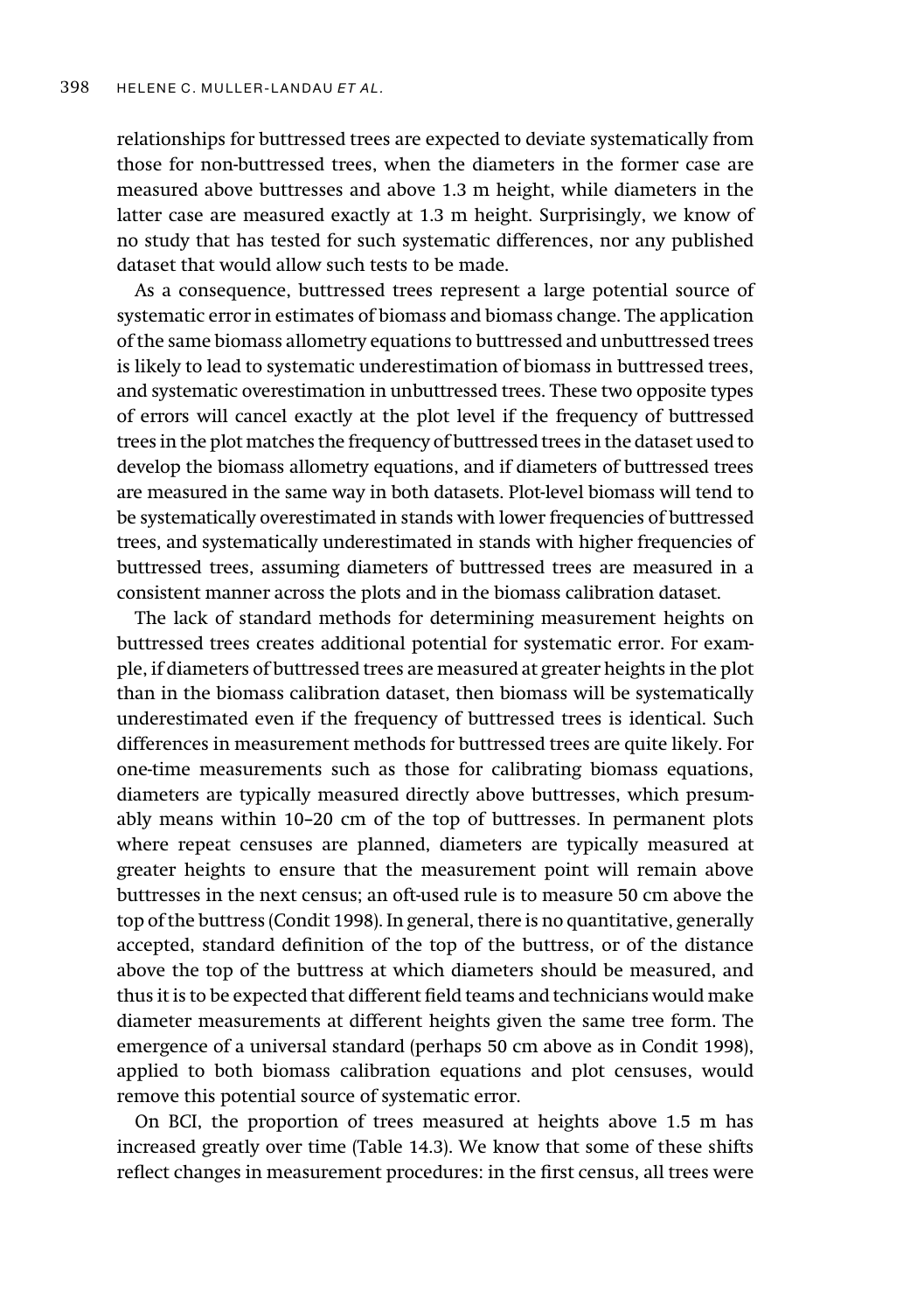|             | Stems with height of measurement >1.5 m |                                      |                                     |                                             |  |  |  |  |
|-------------|-----------------------------------------|--------------------------------------|-------------------------------------|---------------------------------------------|--|--|--|--|
| Census year | Number                                  | Proportion of<br>total stems $>1$ cm | Proportion of<br>total stems ≥10 cm | Proportion of<br>total biomass <sup>1</sup> |  |  |  |  |
| 1982        | 0                                       | $0.00\%$                             | $0.0\%$                             | $0.0\%$                                     |  |  |  |  |
| 1985        | 1302                                    | 0.48%                                | 6.0%                                | 28.4%                                       |  |  |  |  |
| 1990        | 2076                                    | 0.72%                                | 9.3%                                | 48.5%                                       |  |  |  |  |
| 1995        | 2456                                    | 0.92%                                | 10.8%                               | 53.0%                                       |  |  |  |  |
| 2000        | 2786                                    | 1.12%                                | 12.3%                               | 53.7%                                       |  |  |  |  |
| 2005        | 2872                                    | 1.17%                                | 12.8%                               | 54.3%                                       |  |  |  |  |
| 2010        | 3373                                    | 1.37%                                | 14.8%                               | 58.6%                                       |  |  |  |  |

Table 14.3 Number, frequency, and proportion estimated aboveground biomass of tree stems measured above 1.5 m height in the Barro Colorado Island forest dynamics plots in different censuses.

 $<sup>1</sup>$  Here biomass was calculated by substituting the observed maximum height diameter</sup> measurement directly into the biomass allometry equation (no data cleaning, no taper).

measured at 1.3 m even if this was around buttresses, whereas in the second census buttressed trees were measured directly above buttresses, and in the third census, the protocol was changed to place measurement points on buttressed trees high enough that they would be expected to remain above buttresses in the following census even after growth. It is more difficult to interpret the continued, more modest, increases in the proportion of stems measured at height above 1.5 m between 1990 and 2010. These increases are likely in part to reflect increasing conservatism on the part of the field crew, as they sought for ever more round points on the bole, or heights that are ever more certain not to be affected by buttresses in the subsequent census, as well as the fact that measurement points are moved up but never down. However, there is also the possibility that there has been some real increase in buttressed trees, and/or heights of buttresses on trees, on BCI. Regardless of the causes of the increase in height of measurement, the increasing frequency of diameter measurements at heights above 1.5 m would be expected to introduce a negative bias on estimated biomass change on BCI, because of the way the diameter measurements interact with the biomass allometry equation. A larger and larger proportion of trees fall into the category of systematic underestimation of biomass, while an ever smaller proportion fall into the category of systematic overestimation of biomass.

In principle, it should be possible to correct for the biases in biomass and biomass change that are associated with measurements of diameters at heights above 1.3 m. One possibility would be to replace 'diameter at 1.3 m or above buttresses' with 'diameter at 1.3 m, measured or estimated based on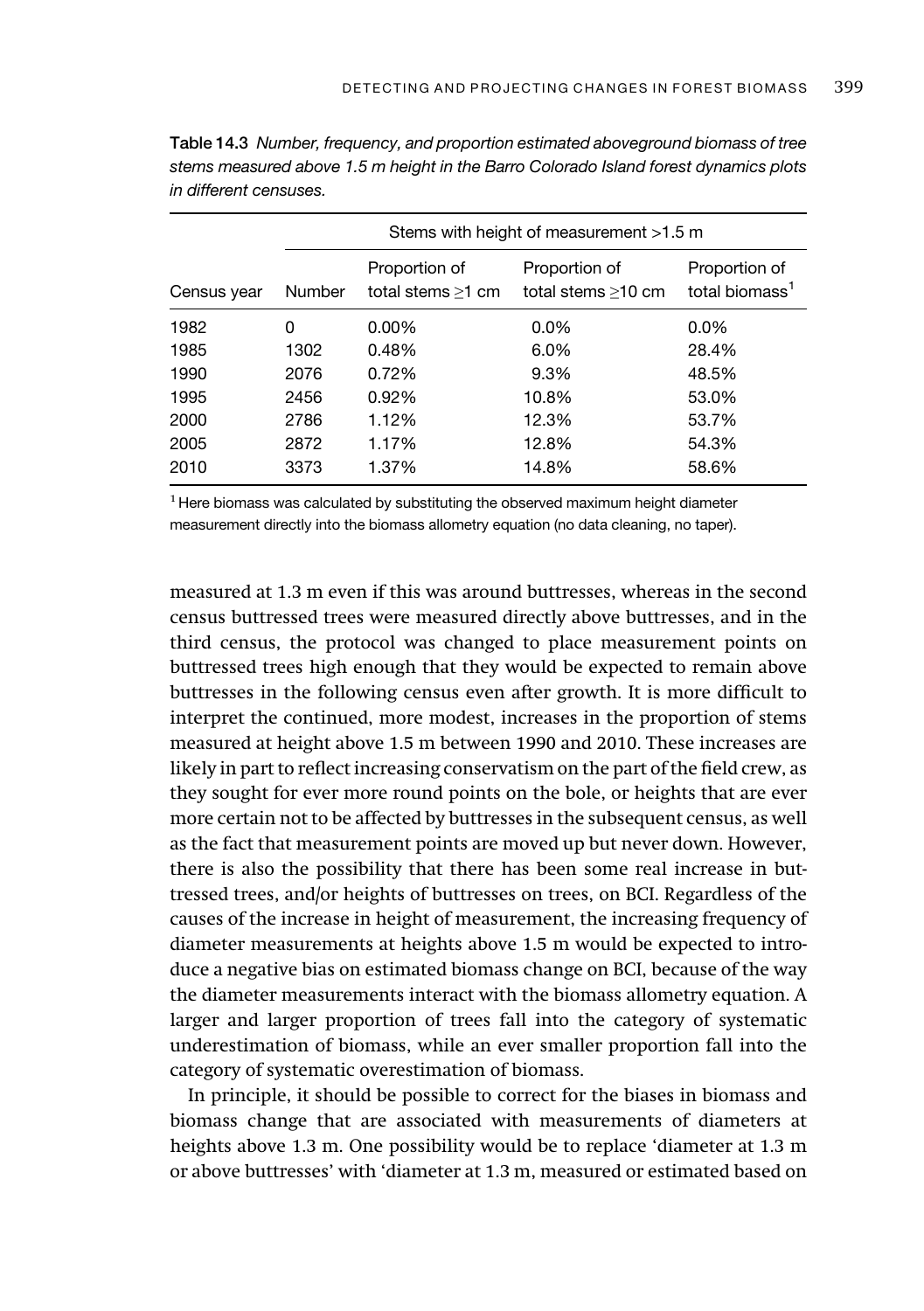taper' in biomass allometry equations. Taper equations, such as those used by Metcalf et al. (2009), could be used to calculate equivalent diameters at 1.3 m height from diameters measured above buttresses. Given the right taper functions, we would expect that biomass–diameter datasets constructed under this definition would show no systematic differences between buttressed and non-buttressed trees. If there were no systematic differences, then one could construct and apply biomass allometry equations without regard to the frequency of buttressed trees. Indeed, in this case, equations could be constructed simply from data on non-buttressed trees, which might be the more practical approach, as older datasets on biomass of buttressed trees do not necessarily include necessary information on the height of diameter measurement for buttressed trees.

We use the BCI dataset for 2005–2010 to illustrate the potential impact of measurement practices for buttressed trees on estimates of biomass and biomass change (Table 14.4). In the 2010 census, 962 stems were measured at two heights. If we use the diameter measurement at the lower height in the biomass allometry equation, total biomass is 4.2 MgC ha<sup> $-1$ </sup> larger than if we use the measurement at the greater height (Table 14.4). Inferring diameter at 1.3 m based on taper should in principle make the biomass estimates less sensitive to the exact measurement height, decreasing the difference between these estimates. We used the taper equation  $DBH = De^{\alpha(h - 1.3)}$ , where D is the measured diameter and h is the height of the measurement, a function previously fitted to empirical data on diameters in similar height ranges for five tropical tree species by Metcalf et al. (2009), and values of  $\alpha$  that spanned the range for these five species. At higher taper values, biomass estimates were substantially higher (Table 14.4). Biomass estimates were essentially identical between minimum and maximum height diameter measurements for  $\alpha$  = 0.055, which suggests that this value might best represent average taper in these trees. However, use of realistic taper functions and resulting estimates of equivalent diameters at 1.3 m height with currently available biomass equations (themselves based on dbh or diameter 'above buttresses') will invariably lead to systematic overestimation of biomass, with the degree of overestimation dependent on the relative representation of diameter measurements above buttresses in the biomass calibration datasets.

The treatment of buttressed trees had an even bigger relative effect on estimates of biomass change for BCI (Table 14.4). When we used measured diameters directly in the biomass equation (taper  $= 0$  in Table 14.4), estimates of biomass change varied from −0.56 to 0.31 MgC ha<sup>-1</sup> yr<sup>-1</sup> depending on the choice of point of measurement (POM): the largest decrease was found when the minimum POM was used in each census, and the largest increase when the same POM was used (where available) and the maximum POM otherwise. Using the diameter from the same POM across two censuses provides better estimates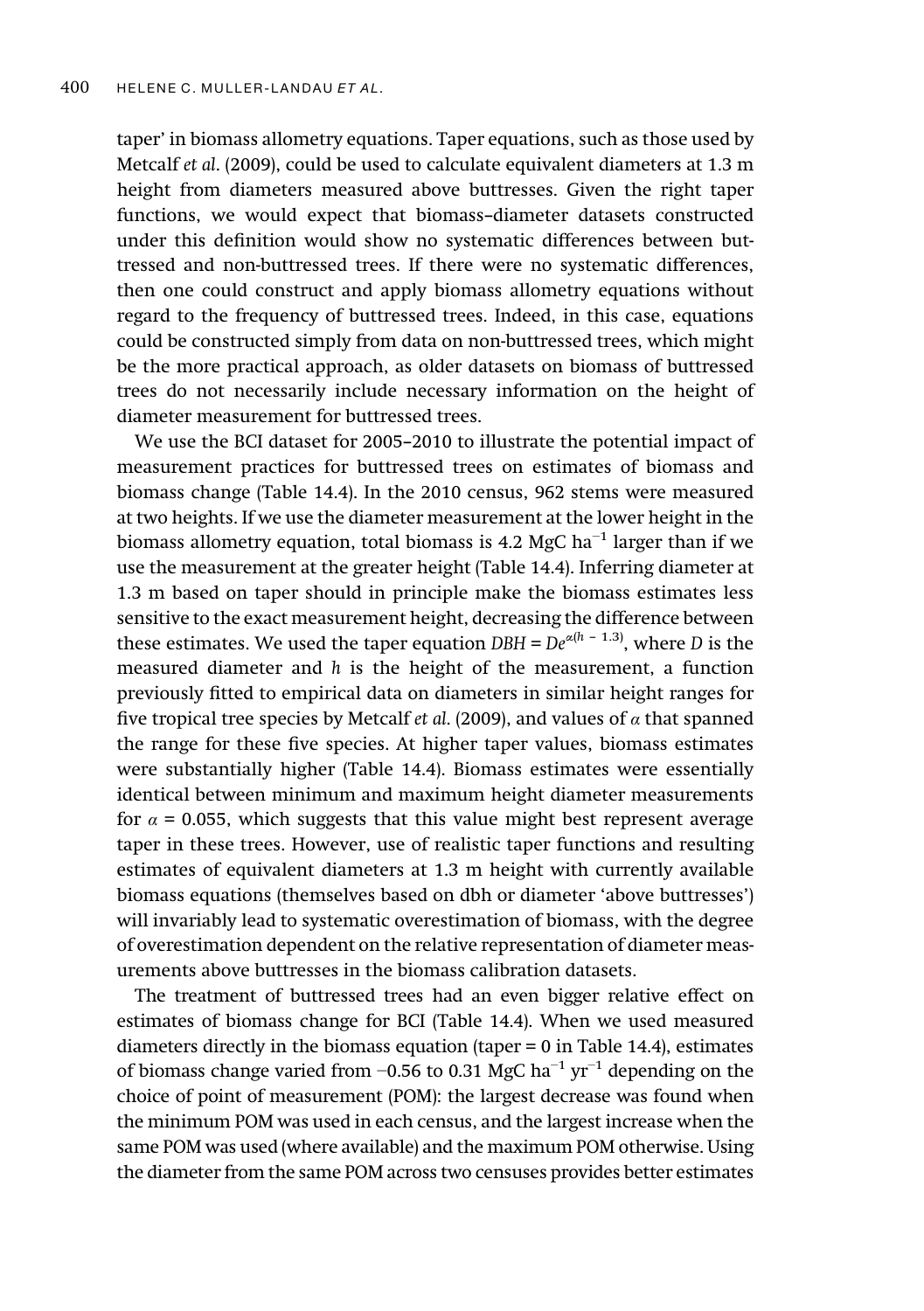Table 14.4 Effect of treatment of diameters measured at non-standard heights on estimates of aboveground tree biomass and biomass change on Barro Colorado Island, Panama. Diameter measurements were available at two (or rarely more) measurement heights for 948 stems in 2005 and 962 stems in 2010 (less than 0.4% of all stems in each census), generally in cases where the measurement point was being moved upwards to ensure that it would remain above buttresses in the next census. The standard treatment for biomass in most studies is to use the lowest available good diameter measurement above buttresses or irregularities (here 'minimum'), and to insert this diameter measurement directly into the allometry equations (here taper  $= 0$ ). The standard for estimates of biomass change is to use the same height of measurement across the two censuses if available, and the lowest good measurement when there are multiple options (here 'same and min'). The default in the BCI database is always to use the maximum diameter measurement available ('maximum'). Alternatively, a taper equation can be used to estimate equivalent diameter at 1.3 m height, and this equivalent diameter can be used in the biomass equation. We use the taper equation  $D_{1.3}$  = D<sub>i</sub>e<sup>-α(h,-1.3)</sup>, which Metcalf et al. (2009) previously fitted to empirical data on diameters in similar height ranges for five tropical tree species; values of  $\alpha$  are chosen to span the range for these five species. No other data cleaning was done. Details of methods for calculating biomass are given in Appendix 14.1.

|                                     |                                                                    |          |          | Taper parameter ( $\alpha$ , units of m <sup>-1</sup> ) |       |          |  |  |
|-------------------------------------|--------------------------------------------------------------------|----------|----------|---------------------------------------------------------|-------|----------|--|--|
| POM choice                          | 0                                                                  | 0.01     | 0.02     | 0.03                                                    | 0.06  | 0.12     |  |  |
| AGB (MgC ha <sup>-1</sup> ) in 2010 |                                                                    |          |          |                                                         |       |          |  |  |
| Minimum <sup>1</sup>                | 147.2                                                              | 153.0    | 159.3    | 166.2                                                   | 190.8 | 262.3    |  |  |
| Maximum <sup>2</sup>                | 143.0                                                              | 149.4    | 156.4    | 164.0                                                   | 191.3 | 271.6    |  |  |
|                                     | $\triangle$ AGB 2005-2010 (MgC ha <sup>-1</sup> yr <sup>-1</sup> ) |          |          |                                                         |       |          |  |  |
| Minimum <sup>1</sup>                | $-0.559$                                                           | $-0.458$ | $-0.340$ | $-0.206$                                                | 0.322 | 2.171    |  |  |
| Maximum <sup>2</sup>                | $-0.463$                                                           | $-0.389$ | $-0.307$ | $-0.216$                                                | 0.123 | 1.238    |  |  |
| Same and min <sup>3</sup>           | 0.217                                                              | 0.197    | 0.175    | 0.152                                                   | 0.074 | $-0.122$ |  |  |
| Same and max $4$                    | 0.312                                                              | 0.275    | 0.234    | 0.188                                                   | 0.016 | $-0.521$ |  |  |

<sup>1</sup> Where diameter measurements were available from multiple heights in a given census, the diameter with the *minimum* height of measurement was used. Under this rule, 1540 stems had a change in diameter measurement height between 2005 and 2010.

 $<sup>2</sup>$  Where diameter measurements were available from multiple heights in a given census, the</sup> diameter with the maximum height of measurement was used. Under this rule, 1374 stems had a change in diameter measurement height between 2005 and 2010.

 $3$  Where the stem was alive in both censuses, diameter measurements that were made at the same height in both censuses were used when available. In other cases, the diameter with the minimum height of measurement in that census was used. Under this rule, 976 stems had a change in diameter measurement height between 2005 and 2010.

 $4$  Where the stem was alive in both censuses, diameter measurements that were made at the same height in both censuses were used when available. In other cases, the diameter with the maximum height of measurement in that census was used. Under this rule, 976 stems had a change in diameter measurement height between 2005 and 2010.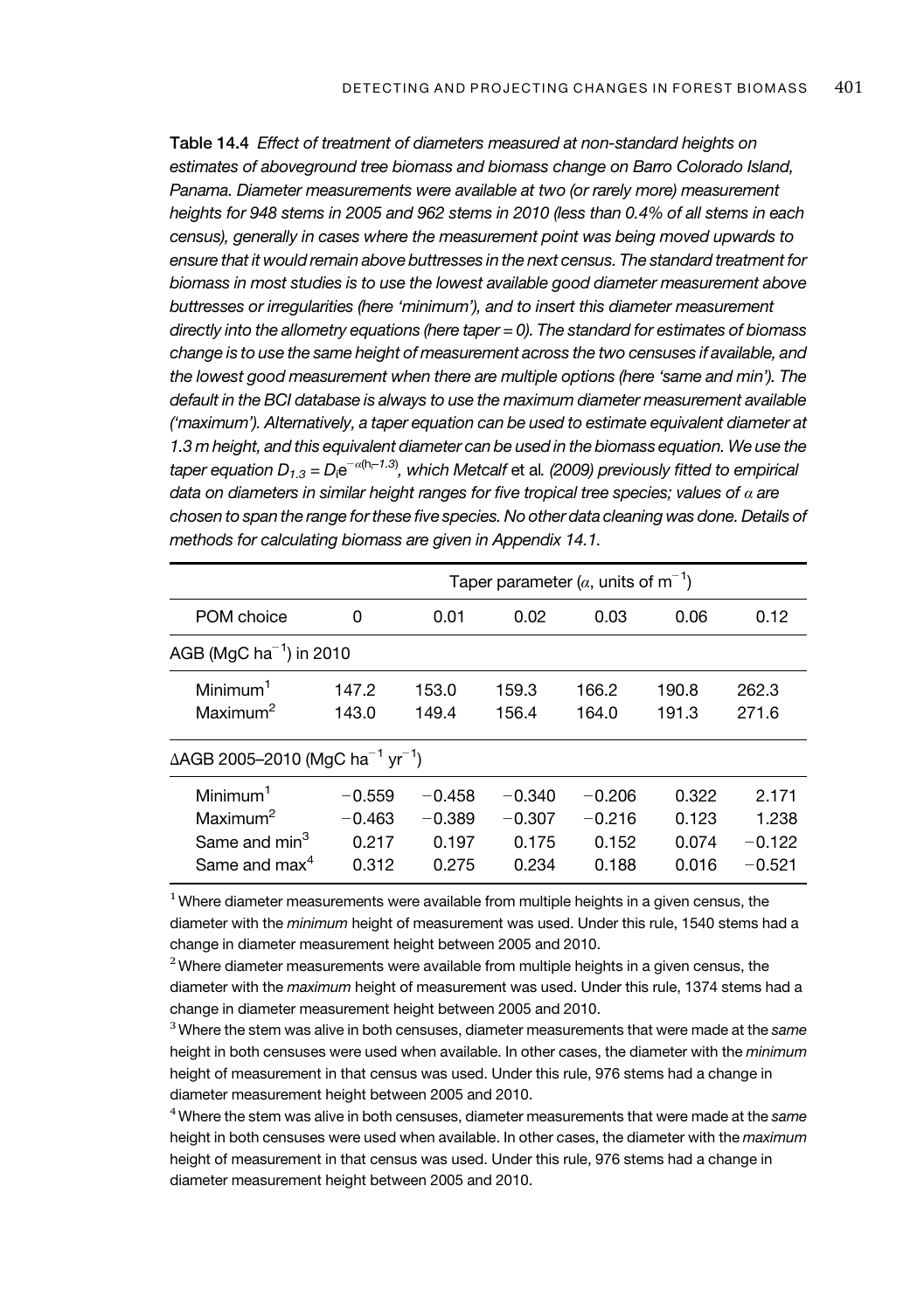of the biomass change of the individual trees in question, but introduces systematic errors in biomass change at the plot level, because trees are then measured at different heights relative to the tops of upwardly growing buttresses in the different censuses. When we calculated equivalent diameter at 1.3 m based on taper equations, and used this diameter in the biomass allometry equations, biomass change went from negative to positive as the taper parameter  $\alpha$  increased (Table 14.4). This result is consistent with the fact that the later census had a higher proportion of trees with higher POMs. There was no single taper value for which all four POM choices led to similar values for biomass change; overall the standard deviation among the values was lowest for  $\alpha$  = 0.05, at which point the mean estimate was 0.076 MgC ha $^{-1}$  yr $^{-1}$ .

In the absence of better allometric data for buttressed trees, it is difficult if not impossible to say which measurement and analysis protocols produce the best estimates of plot-level biomass and biomass change, but it is clear that current standard practices introduce systematic errors. Given that virtually all tree boles taper, we recommend that height of measurement be recorded for any diameter measurement taken at a non-standard height. Explicit treatment of height of diameter measurement in future biomass allometry measurements, combined with data on height of diameter measurements, would allow large reductions in systematic errors associated with buttressed trees. Studies of trunk taper on buttressed species in the range of heights typically used for measurement would also be useful. Ideally, analyses should incorporate information on taper as well as diameter measurements at one or more non-standard heights to infer true biomass growth (Metcalf et al. 2009). In the long run, an even better approach might be to measure trees with buttresses and those liable to develop buttresses at a standard height that remained above buttresses on most if not all trees (e.g. 5 m, 8 m), and combine these with allometric equations for biomass of buttressed trees based on diameter measurements at such heights. Such an approach is already used in Finland, where standard forest inventory practices include measurements of diameters at 6 m height, measurements that are taken from the ground using a device called the Finnish caliper.

#### 14.3 Projecting biomass change

Observations of biomass change in forests provide critical evidence regarding the question of current effects of global change on forests, but they do not provide clear insights into future biomass change. The simplest assumption – that change in a given forest will continue at the most recently observed rate – is obviously wrong when projecting for 50 or more years. The next simplest assumption, of linear extrapolation based on two or more rates of change, is also obviously wrong on longer time scales. Another approach is clearly needed to project how biomass will change in the medium and long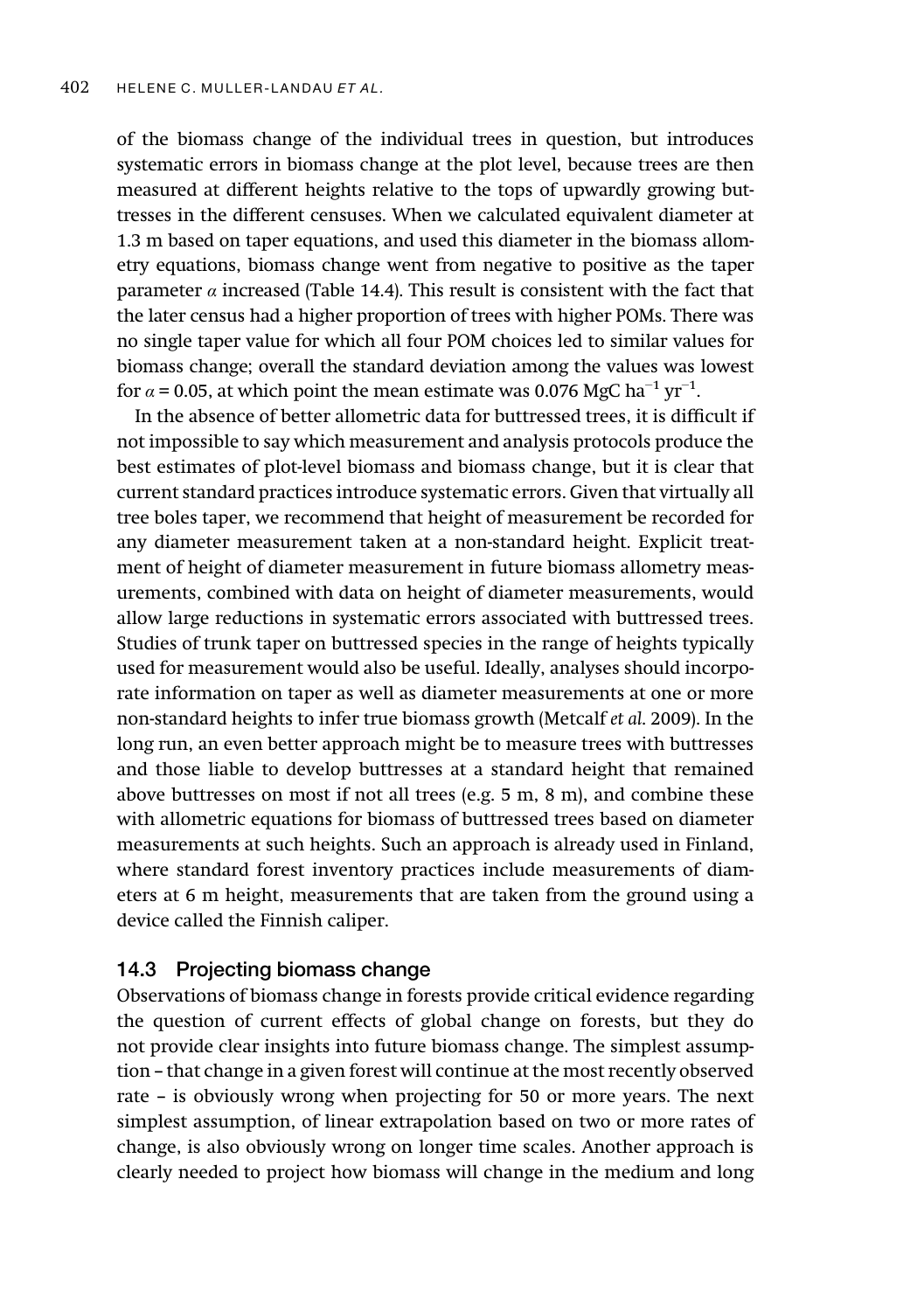term. In general, there are two broad classes of strategies that can be employed: phenomenological models and mechanistic models.

In the following subsection, we present a phenomenological approach for short- and medium-term projections of biomass, based on Markov chain models and observed small-scale biomass transition probabilities.

## 14.3.1 Markov chain models of biomass change

A Markov chain model captures stochastic transitions between states (here, tree biomass in small forest plots) with a matrix of transition probabilities. Firstorder Markov chain models were first used to model successional changes in species composition and/or vegetation type in the 1970s (e.g. Horn 1975; Usher 1979; Waggoner & Stephens 1970). Their application in this context was criticised for the models' inability to capture historical and spatial dependence of succession (Facelli & Pickett 1990). In particular, the simplest Markov chain models assume that (1) transition probabilities depend only on the current state not on past states (the memory-less property); (2) transition probabilities do not vary in time or space (stationarity); and (3) transitions in different cells are independent (spatial independence). More complex models can relax these assumptions, but the data needed to parameterise them increase accordingly, and even the most basic models require extensive data on observed transitions for parameterisation (Facelli & Pickett 1990). Thus, Markov chain models were superseded as more mechanistic gap models of succession were developed for temperate forests, models that simultaneously predicted changes in species composition, forest structure and forest dynamics (Shugart 1984). However, these mechanistic models require extensive, species-level information on individual growth, mortality, and recruitment and how this varies with gap age, or in later models, neighbourhood (Pacala et al. 1996). Similar models have been constructed at the functional type level for some tropical forests (e.g. Chave 1999), but we lack the information needed to build such mechanistic models for most sites. This suggests a reconsideration of the 'black box' approach of Markov chain models, especially in cases where extensive transition data are available to parameterise such models.

A Markov chain model for forest biomass can be parameterised from recensus data from a large plot or many small plots. With this approach, the data on biomass and biomass change within small subplots are used to parameterise a linear matrix model that describes the dynamics of the probability distribution of biomass. This approach captures gap dynamics, as small subplots can transition in and out of low-biomass states with realistic probabilities based on the observed relationship of biomass to biomass change. Kellner et al. (2009) used this approach to model transitions in canopy height, a proxy for forest biomass, parameterising their model with airborne LiDAR data for large areas. We argue that such models provide a useful basis for projecting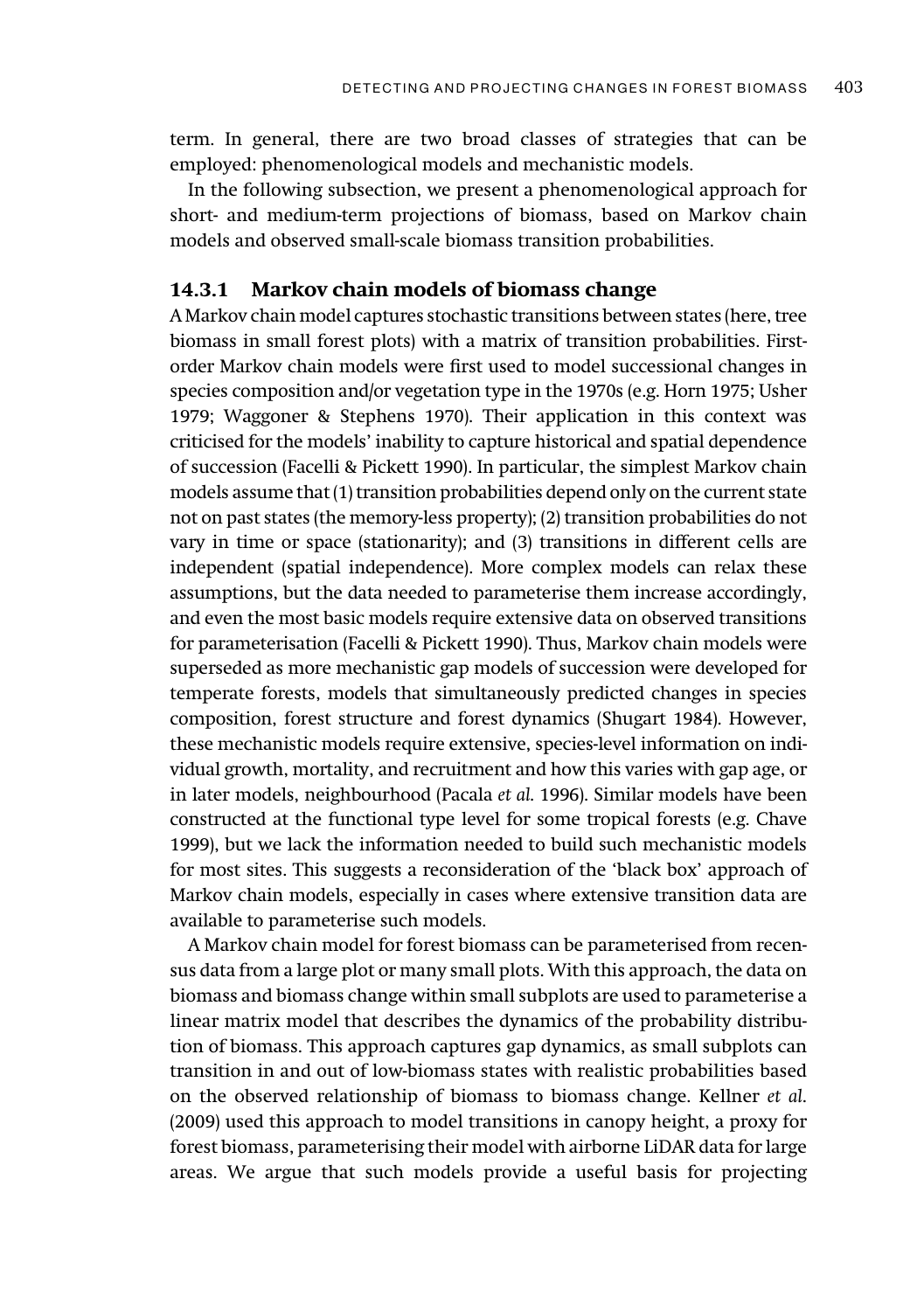biomass distributions (and thus mean biomass) forward into the future under the assumption that transition probabilities continue as currently observed.

To parameterise a Markov chain model for biomass change, we first divide the range of observed biomass densities into N classes. Let  $V(t)$  be a vector of length N, with elements  $v_i(t)$  corresponding to the proportion of subplots having biomass density in class  $i$  at time  $t$ . Let  $M$  be a transition probability matrix, whose elements  $m_{ii}$  give the probability that a subplot that was in state *j* transitions to state *i* in one time step. Then,  $V(t + 1) = MV(t)$ . (That is, following the standard rules of matrix multiplication, each element  $v_i(t+1) = \sum\limits_j m_{ij} v_j(t)$ .) Provided **M** j

is not singular, there exists a single equilibrium probability distribution  $V^*$  such that  $V^* = M V^*$ , and this equilibrium can be obtained analytically from the first eigenvector of M (Anderson & Goodman 1957). That is, over time, given a fixed transition probability matrix M, any and every initial frequency distribution that is non-zero will converge on the equilibrium.

We parameterised a Markov chain model for the biomass density of  $10 \text{ m} \times 10 \text{ m}$  subplots on the Barro Colorado Island 50-ha plot. We first divided the 50-ha plot into contiguous 10 m  $\times$  10 m subplots (5000 in total), and calculated total biomass in each subplot by summing estimated biomass of each tree within it. Individual tree biomass was calculated from uncorrected diameter data for the highest diameter for each stem in each census using a pantropical allometric equation (Chave et al. 2005) (details in Appendix 14.1). We log-transformed total biomass in each subplot (to achieve normality), and used a two-dimensional Gaussian kernel density estimator with fixed width to estimate the continuous joint probability distribution (Haan 1999; Scott 1992; Silverman 1986) for log biomass density at census t and census  $t + 1$ . This resulted in estimates of  $p_{ij}$ , the probability that a given 10 m  $\times$  10 m plot is in biomass density class j at one time step and in biomass density class i during the next time step. The Gaussian kernel estimator essentially obtains a smoothed version of the empirically observed joint probability surface (Figure 14.3). The transition matrix is calculated as the conditional probability from the joint probability density function:

$$
m_{ij} = \frac{p_{ij}}{p_j} = \frac{p_{ij}}{\sum_k p_{kj}}
$$
(14.1)

where  $p_i$  is the marginal probability that a subplot has biomass density class j in the first census interval. The matrix  $M$  is independent of  $t$  because of the memory-less property of Markov chains.

The advantage of the Gaussian kernel estimator is that the probability density function (PDF) is independent of the discretisation of the probability domain (here the number of biomass categories), in contrast to a histogram or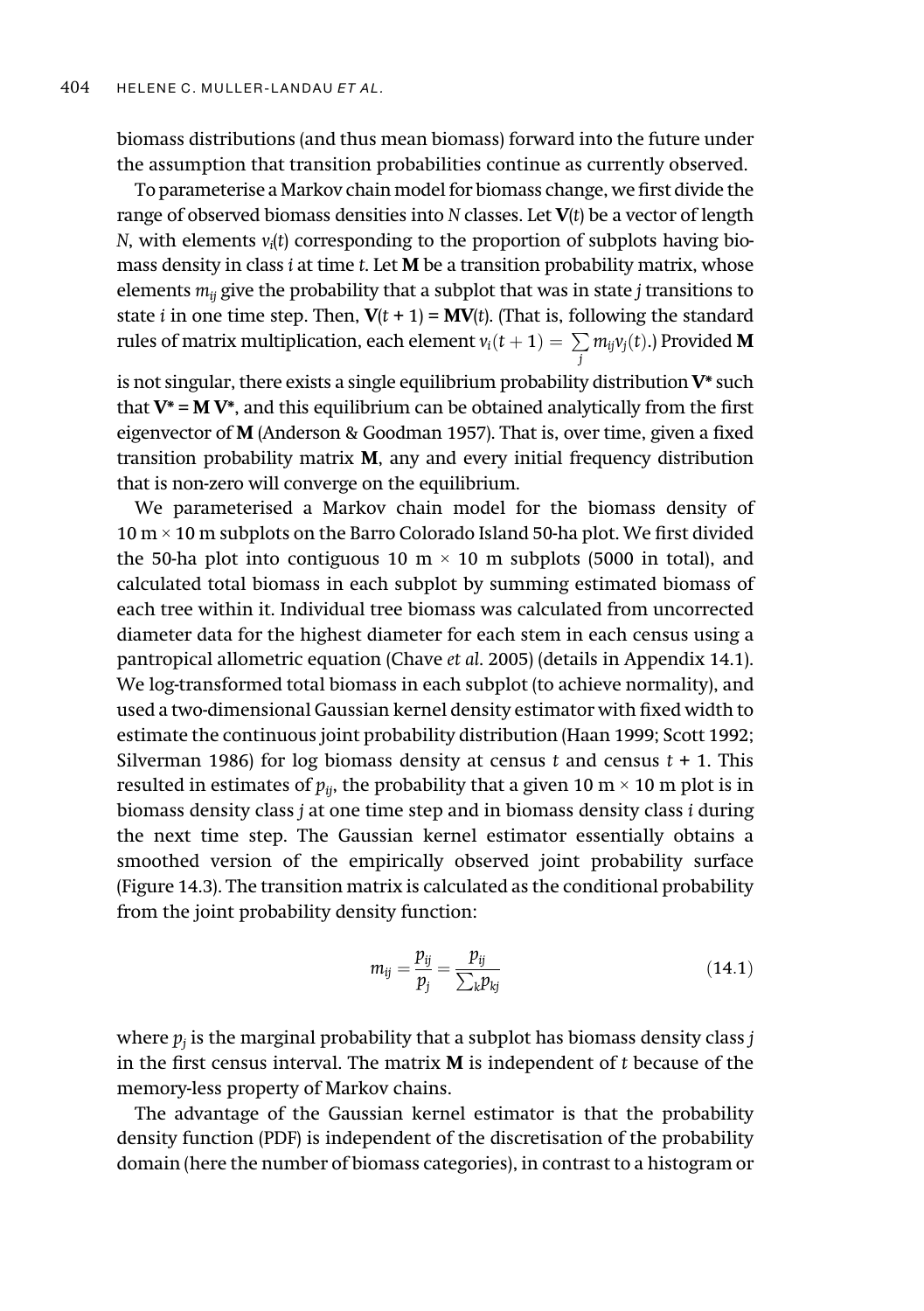

Figure 14.3 Ensemble joint probability density function of biomass density over two successive census intervals,  $t$  and  $t + 1$ , estimated from transitions for all 5-year census intervals between 1985 and 2010 using a Gaussian kernel estimator (see text), and using the raw census data without 'data cleaning' or correction for increasing heights of measurement. Correcting for increasing heights of measurement over time would increase biomass in later censuses relative to earlier ones, and thus alter transition probabilities.

box counting method. This allows us to use a large number of biomass categories without increasing errors in estimates of the transition probabilities. The use of a large number of categories improves estimates of dynamics (Zuidema et al. 2010). The PDF is dependent on the width of the Gaussian kernel estimator, which has a role similar to the bin size for box counting approaches. The width of the Gaussian kernel estimator is critical for estimating the PDF and is chosen as a best compromise between minimising the bias caused by smoothing (which increases for large width, causing excessive smoothing of the peaks of the distribution) and minimising the variance (which increases for small width in areas where little information is present, causing noise at the tails of the distribution) (Haan 1999). In our case, we use 100 classes (from 0 to 10 on a log scale of MgC  $ha^{-1}$ ) and the width of the estimator was 0.25. All analyses were done in MATLAB (Version 7, The Mathworks Inc.).

We took advantage of the six censuses, and thus five census intervals, at BCI, which allowed us to increase the sample sizes used to estimate transition probabilities and also to investigate temporal variation in the transition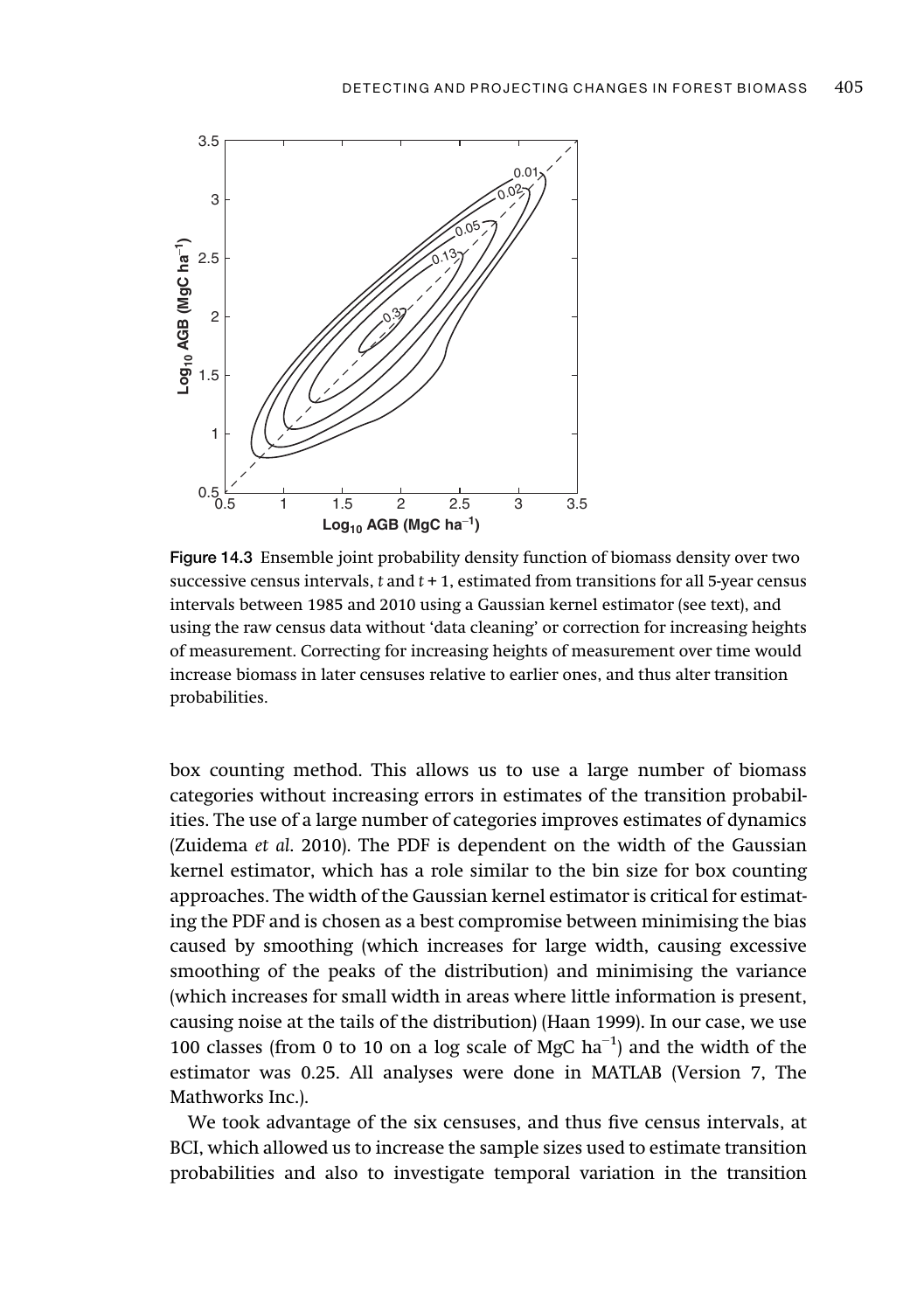

Figure 14.4 (A) The probability density functions (PDFs) of biomass densities in  $10 \times 10$  m subplots for the different census intervals on BCI. (B) The PDF for the projected stable equilibrium and its 95% confidence interval from stochastic simulations, compared with the average observed PDF. Biomass was calculated using the raw census data without data cleaning or correction for increasing heights of measurements.

matrix. We computed five separate 5-year transition probability matrices, and calculated a mean transition matrix by taking arithmetic means of joint and marginal probabilities for each element of the five matrices. The equilibrium mean biomass was computed from the equilibrium probability distribution of log biomass classes,  $P^*$ . The equilibrium mean biomass was 140 MgC ha<sup>-1</sup>, which is slightly higher than the most recent census (137.5), and lower than other censuses (Figure 14.4). We also explored the influence of stochastic variation in transition probabilities by simulating biomass dynamics over time when one of the five transition matrices was randomly selected at each time step. We found that over 1000 iterations (equivalent to 5000 years given our 5-year time step), this led to biomass fluctuations over a range from 133 to 147, and a mean value of 140 MgC ha<sup> $-1$ </sup> (Figure 14.5). The projected stable equilibrium from the mean transition matrix lies within the 95% confidence intervals of the PDF from the simulations (Figure 14.4B).

Analysis of the Markov chain model for biomass transitions on BCI, when biomass is calculated without correcting for changing points of measurement (see previous section), thus suggests that the plot is currently at its dynamic equilibrium in biomass given current environmental conditions, and is not undergoing directional change. It further suggests that variability among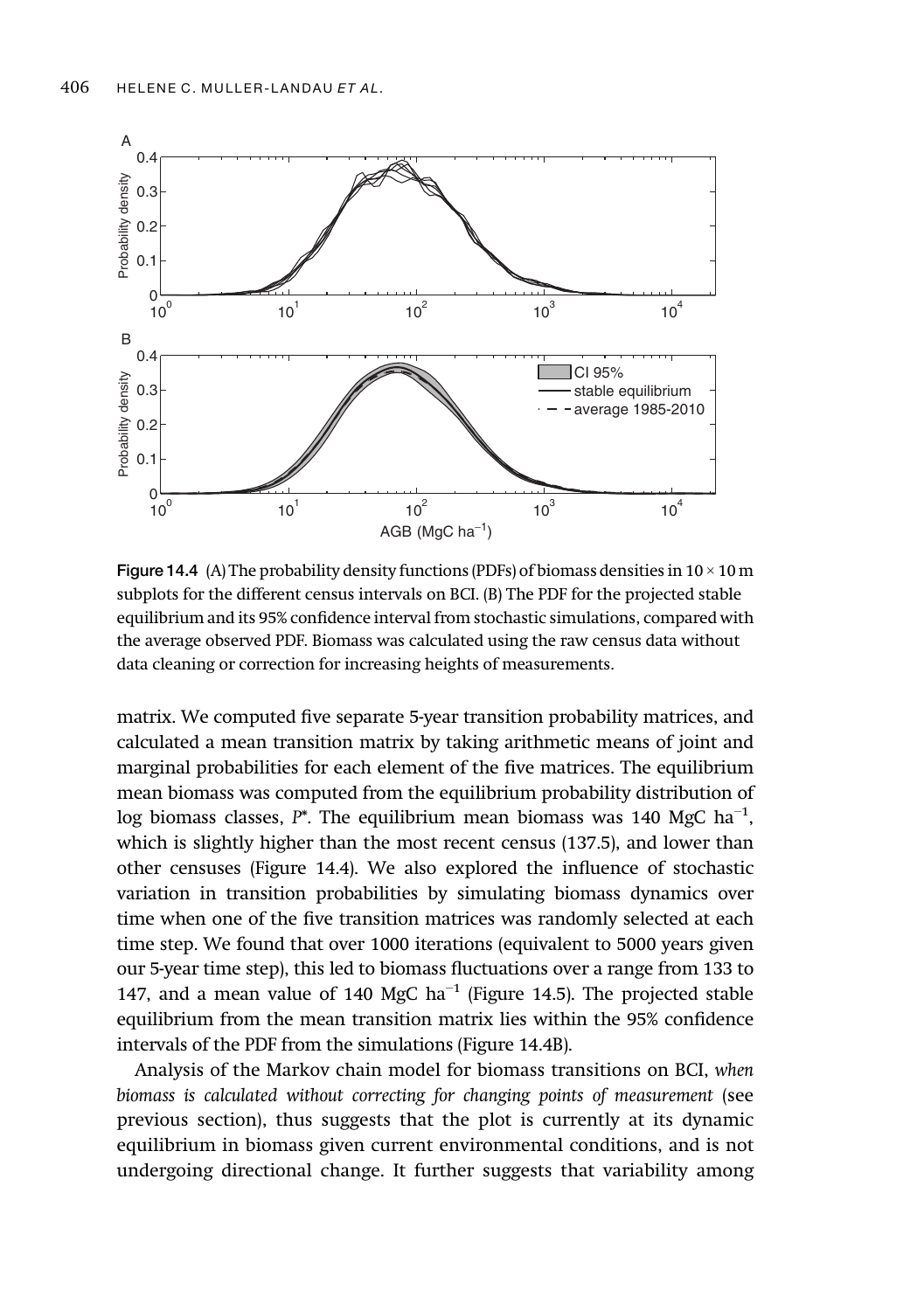

Figure 14.5 Stochastic simulations of the Markov chain model of BCI, in which one of the five projection matrices (corresponding to one of the five 5-year census intervals) is randomly selected at each iteration. The dashed line indicates the deterministic equilibrium value. The projection matrices were based on biomass calculated using the raw census data without data cleaning or correction for increasing heights of measurements.

censuses may be explained by stochastic temporal environmental variation. This is consistent with the similarity in the biomass distribution across all six censuses evaluated here (Figure 14.4A), and with the lack of consistent directional change observed in the past 25 years (Chave et al. 2003, 2004). However, it is important to note that this approach has clear limitations, related to the limitations of the underlying data. The current analysis uses biomass estimated in the standard way – by using observed diameter at the maximum height of measurement in a given census, and plugging this directly into biomass equations without any adjustment for height of measurement. Monitoring is unlikely to capture rare, but potentially large, transitions such as major disturbances, and if these are missed in monitoring, their effects will also be absent from the resulting model. Further, as we showed above, estimates of biomass change can vary considerably and systematically with error correction routines, and with procedures for dealing with diameters measured at non-standard heights. Correcting for the increasing heights of measurement in later censuses would increase biomass in later censuses relative to early ones, thus leading to transition matrices with more weighting towards biomass increases, and thereby increased equilibrium biomass relative to current and past observed biomass. We are currently collecting field data on taper in order to develop accurate corrections for increasing heights of measurements, and will revisit this analysis once those data are in hand.

The Markov chain approach has some clear limitations, corresponding to the key assumptions stated above (Facelli & Pickett 1990). First, the first-order Markov chain models that we parameterised assume that transitions depend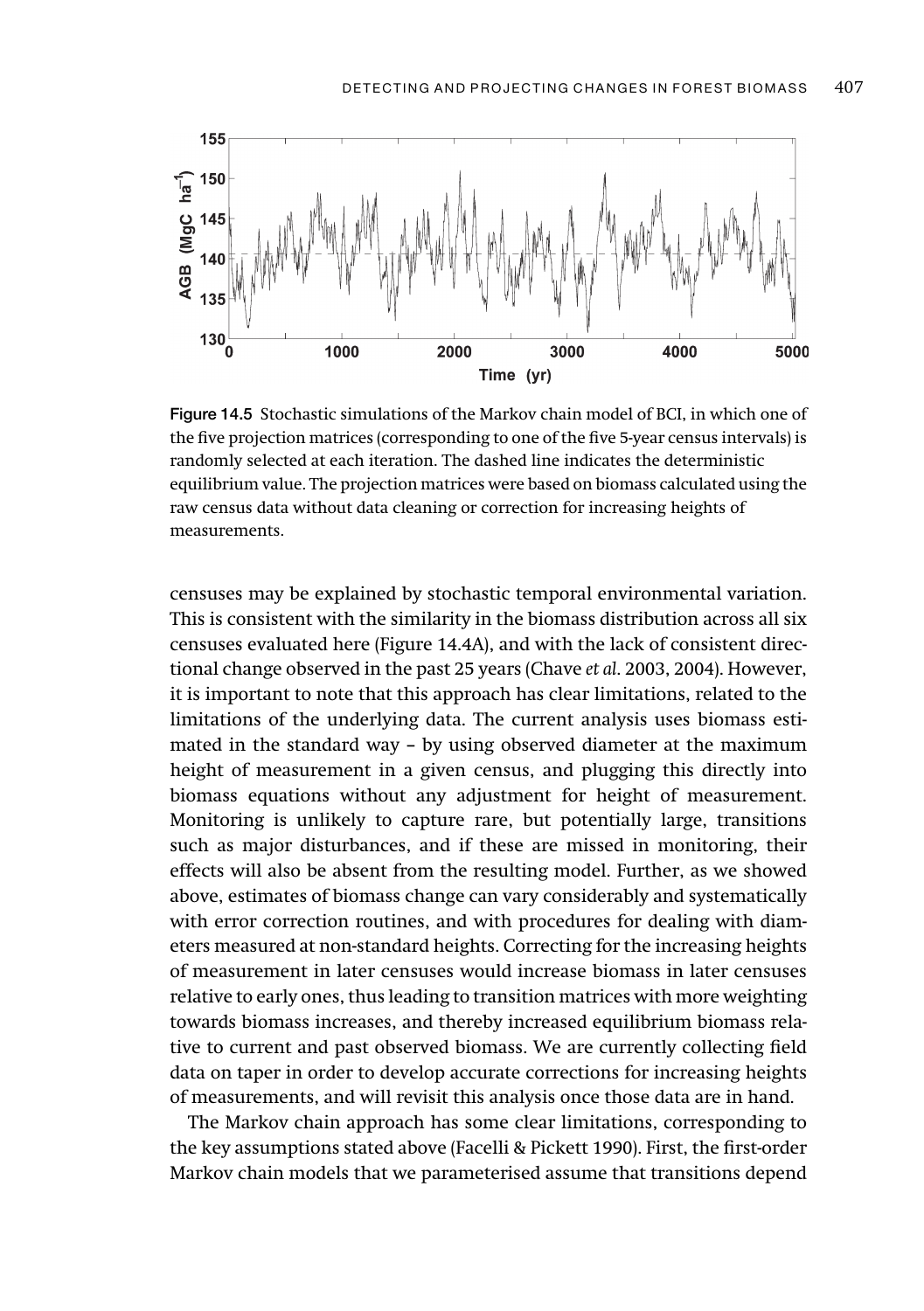only on the current state of the system, and are invariant in space. Thus, for example, all areas of low biomass have the same transition probabilities to various higher (and lower) biomass states. In reality, some areas of low biomass may represent arrested gap succession owing to liana tangles (Schnitzer, Dalling & Carson 2000), or may be likely to stay in low biomass because of habitat effects such as location in a swampy area (Chave et al. 2003). Second, projections are made under the assumption that future transition probabilities are distributed in the same way as previously observed probabilities, in our case choosing randomly among the observed census intervals. Thus, this approach inherently cannot capture influences that are causing ongoing changes in transition probabilities – it only informs us about the logical endpoint of extrapolating current transition probabilities into the future. Increasing abundances of lianas, increasing atmospheric carbon dioxide and changing climates (Lewis et al. 2009a), among others, may be directionally changing transition probabilities over time, effects that are not reflected in projections of Markov chain models parameterised from past observed transitions. Third, the model assumes that biomass changes in adjacent subplots are independent. Our own analyses found no spatial autocorrelation in biomass change within the plot (Figure 14.2), suggesting that this assumption is appropriate for our site. The direct causal influence between patches is, in general, likely to be small most of the time; although gaps are commonly believed to be contagious and may be modelled as such (Sole & Manrubia 1995), a recent study found that areas next to existing canopy gaps have disturbance rates that are similar to those of areas far from existing gaps (Jansen, Van der Meer & Bongers 2008). On the other hand, large-scale disturbances, e.g. from hurricanes, blow-downs, fires and drought, are generally spatially structured with adjoining areas likely to transition to low-biomass states at the same time, whether or not they causally influence each other.

As we have shown here, parameterisation of Markov chain models for biomass transitions within subplots is potentially a useful way to capture gap dynamics and project future trajectories of biomass. This approach requires data for a large and fairly uniform area to obtain reliable transition matrices; large plots of 16–50 ha such as those in the CTFS/SIGEO (Center for Tropical Forest Science/Smithsonian Institution Global Earth Observatories) network are well suited to such analyses. Given that LiDAR-derived canopy height metrics are well correlated with biomass in tropical forests (Asner et al. 2011), landscape-scale LiDAR data are also well suited to such studies. Kellner et al. (2009) examined the canopy height distribution over 444 ha in a wet tropical forest in Costa Rica using LiDAR, and found that the observed distribution at 5 m grain is consistent with the stationary distribution of a Markov model parameterised using the transitions observed over an 8.5-year interval. Similar studies over larger areas would provide important information about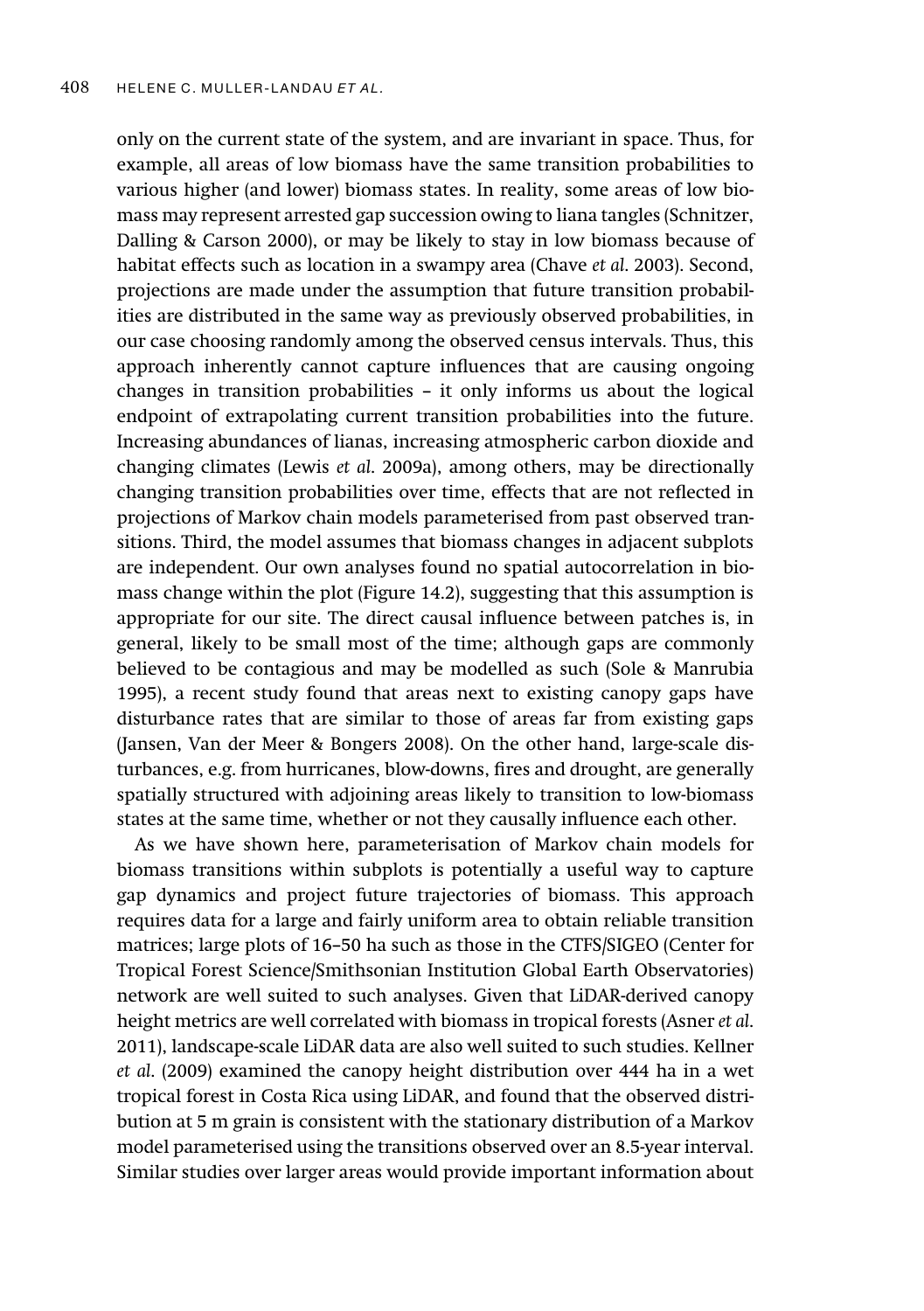whether and how tropical forest biomass is changing, and a first basis for projecting future changes. Future work should explore how statistical power is related to sample size (area and census interval) for this type of model. It is important to keep in mind that this phenomenological approach only projects forward based on currently observed dynamics, and that it cannot capture the effects of potential future changes in dynamics due to further changes in the environment.

#### 14.4 Conclusions and recommendations

Forest biomass change in tropical forests is spatially variable, reflecting stochastic local variation as well as deterministic influences of topography, soil type, forest type, etc. Sampling uncertainty associated with stochastic local variation contributes random error in estimates of biomass change. The associated sampling errors can be quantified for individual sites by examining spatial autocorrelation patterns and then bootstrapping appropriately over subplots whose scale exceeds the local correlation length. When combining data from multiple sites differing in area and/or time interval, the appropriate weighting depends critically on the relative magnitude of within- and amongsite variability, which in turn depends on landscape-level spatial patterns. Sampling errors for ensembles of sites can be assessed by bootstrapping over sites and subplots within sites (e.g. Chave et al. 2008). We recommend that all studies of biomass or biomass change examine autocorrelation patterns for the scales relevant to the study, and use this information to quantify sampling errors and determine appropriate weighting schemes, if necessary. Autocorrelation patterns are likely to differ among forests, and need to be considered carefully in any given application. Ideally, their assessment would be based on large-scale, fine-grained data such as that provided by airborne LiDAR, but in the absence of such information, plot data themselves can be used to assess this (e.g. through semivariograms).

Although sampling errors are inherently random, measurement errors and data cleaning routines can introduce systematic as well as random errors in estimates of forest biomass and biomass change. Even random ordinary diameter measurement errors on non-buttressed trees can introduce systematic errors in biomass because of the non-linear relationship of diameter to biomass. Further, common error detection and gap filling algorithms can actually introduce systematic errors in biomass change. On BCI, where measurement error frequencies are fairly low, these effects are currently small, but they have the potential to be larger depending on error rates and data cleaning practices (e.g. in earlier BCI censuses). It is important that all studies carefully document data cleaning practices, and describe these practices in publications in sufficient detail that they can be reproduced. We further recommend that studies quantify measurement errors, if at all possible; such information is extremely useful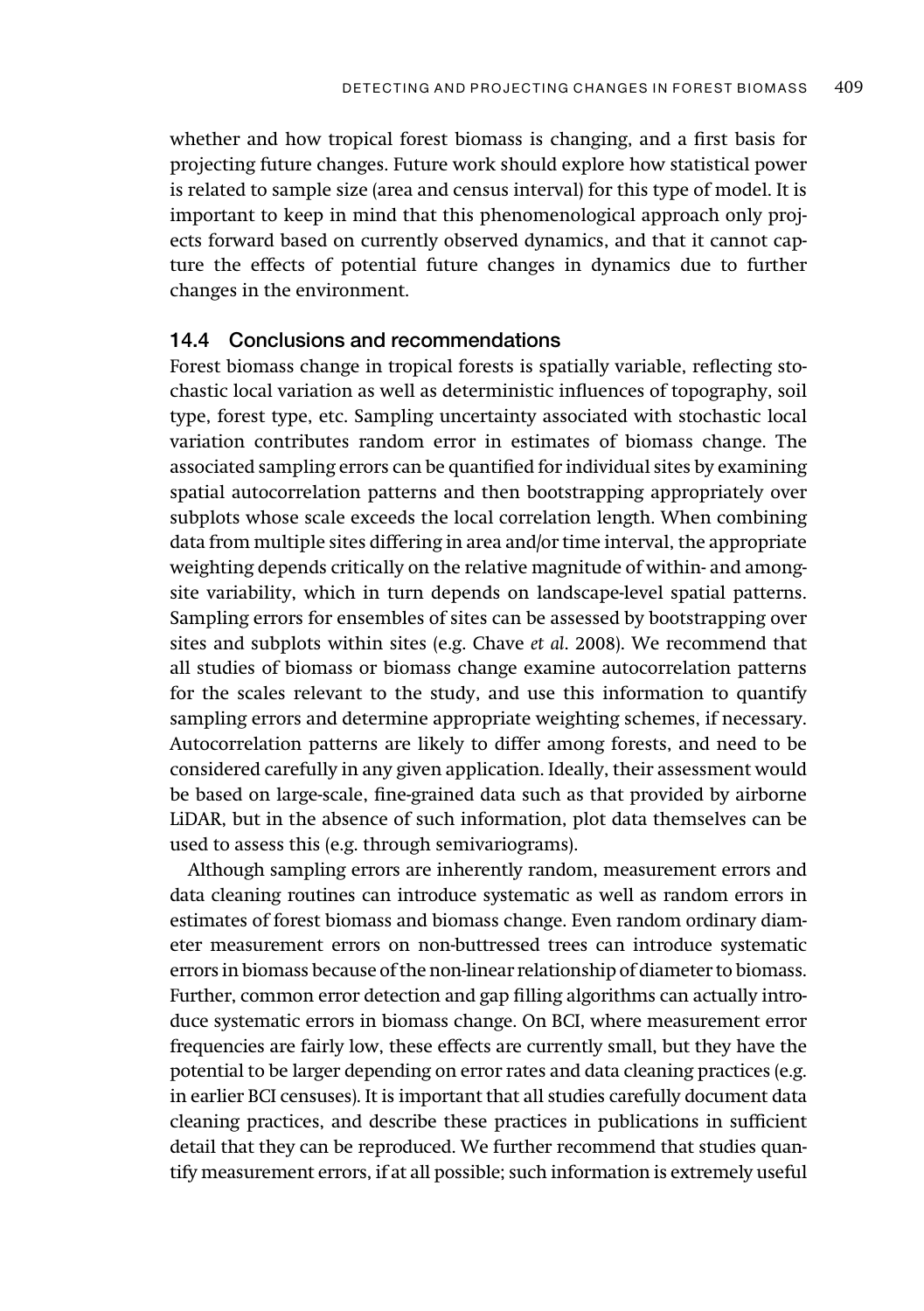in quantifying any bias that may result from measurement errors, or changes in measurement error rates over time, and in enabling corrections for such biases. In general, data cleaning procedures should be carefully planned a priori; post hoc development or adjustment of such procedures is problematic as it raises the potential for conscious or unconscious biases towards expected results to influence outcomes. Research is needed to thoroughly evaluate alternative error detection and gap filling procedures for tropical forest biomass, and develop general recommendations for procedures that induce no systematic errors in key quantities of interest.

Trees whose diameter is measured above the standard height because of buttresses or other stem irregularities constitute a large proportion of biomass in tropical forests and create a very large potential for systematic errors in biomass and biomass change. Their potential to introduce bias follows from the interaction of current biomass allometry equations, which do not consider height of measurement, with variation among sites and over time in the heights of measurement. On BCI, different approaches to data analysis for buttressed trees produce very large differences in estimates of biomass change, including reversals in the sign of biomass change; at this time, it is not clear which approach and which estimate are best. It is critical that the methods for choosing measuring points and handling changes in measurement heights are clearly documented and reported. We strongly recommend that the height of diameter measurements always be measured, and that publications provide statistics on the distribution of measurement heights (and especially, any changes in this distribution over time, as seen on BCI). Ideally, the height of the top of the buttress would also be recorded, because existing biomass data often include only diameter measured immediately above buttresses. We further recommend the development and application of allometric equations that explicitly take the height of diameter measurement into consideration, and thus automatically correct for non-standard heights of measurement. Research that explicitly evaluates alternative approaches in simulated datasets could make clear the best approaches for obtaining unbiased estimates of biomass and biomass change for buttressed trees and stands that contain such trees.

A key challenge in predicting the future trajectory of forest biomass change is to control appropriately for the gap age distribution in the current dataset and/or landscape (the gap age distribution reflects the disturbance history of the site). Markov chain models for biomass offer a potentially useful means to do this. They require data for many transitions for reliable parameterisation, but this is within the realm of what is available for single large plots, such as BCI, or collections of small plots. In general, Markov models are a worthy area for future exploration, although it is important to keep in mind that these are purely phenomenological models, and only provide the ability to extrapolate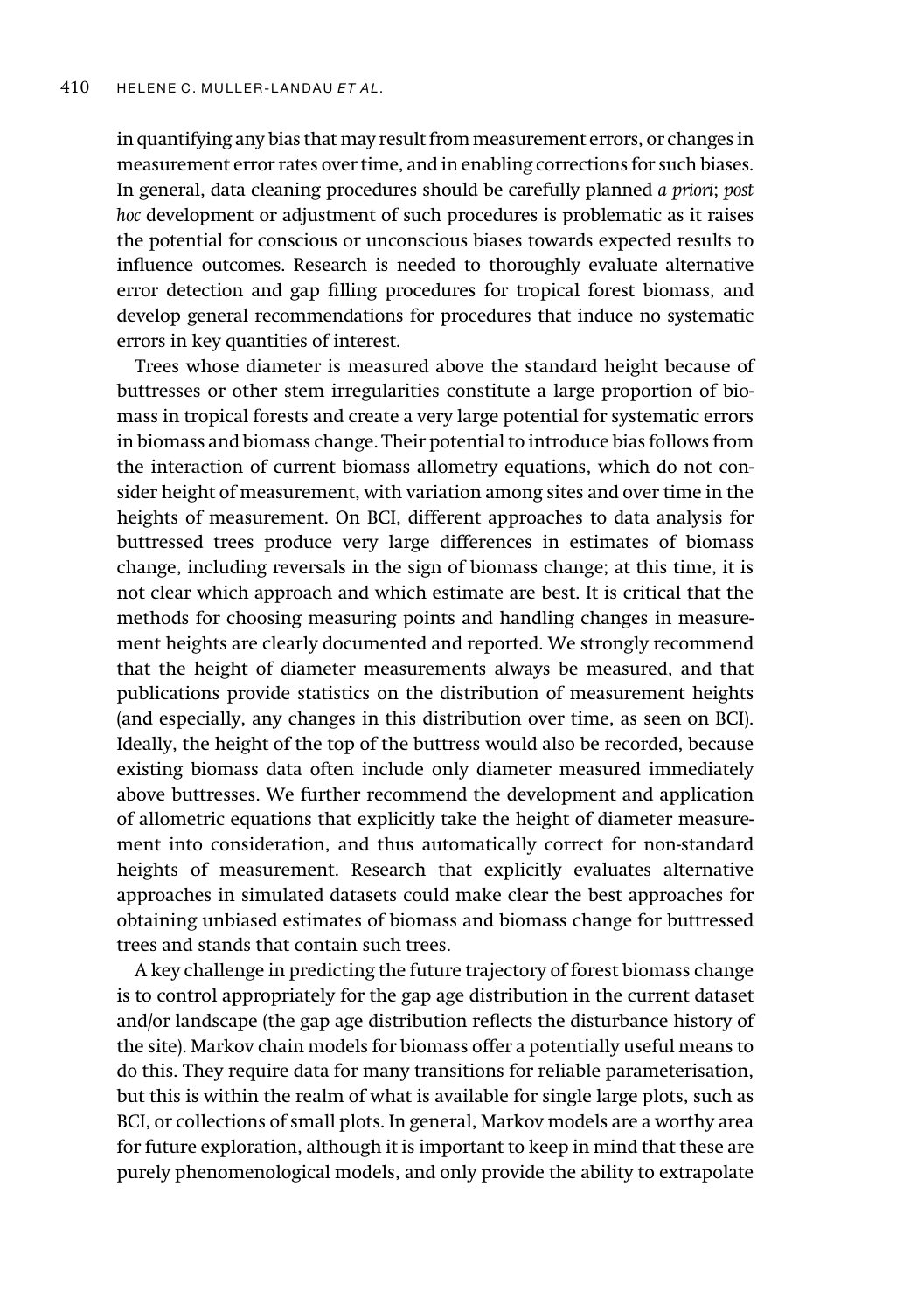current dynamics to their equilibrium. A critical question we did not address here concerns the confidence intervals on the probabilities and the projections of the Markov model; this is something that should be addressed in future work. The quantities estimated as part of parameterising Markov models are also themselves worthy of further examination – in particular, global change in forest dynamics would be expected to be evident in directional changes in transition probabilities over time.

This chapter has focused almost entirely on aboveground biomass data from field measurements, currently the main source of data on tropical forest carbon pools. This is likely to change in the future, as airborne LiDAR and other remote sensing tools become increasingly useful for quantifying biomass in tropical forests (Asner et al. 2011; Mascaro et al. 2011b), and as measurements of belowground pools become more common. LiDAR metrics such as mean canopy height correlate well with aboveground biomass in tropical forests (e.g. Mascaro et al. 2011a), and thus LiDAR is well placed to provide information on the spatial autocorrelation structure of biomass at landscape scales. Both LiDAR and other remote-sensing tools can provide landscape-scale data on canopy disturbance rates and the size distribution of disturbance events – critical quantities for determining the true power of a given plot sampling effort (Fisher et al. 2008; Gloor et al. 2009). However, most remote-sensing tools are likely to have limited if any ability to detect small increases in biomass in highbiomass forests (because most remotely sensed metrics saturate at high biomass), limiting their usefulness for quantifying potential subtle changes in oldgrowth forests. LiDAR, in contrast, can directly measure changes in canopy heights (e.g. Kellner et al. 2009) and in the density of vegetation beneath the canopy, both potential effects of global change that could affect biomass. Belowground stocks in soil and roots are also gaining attention, with standard methods increasingly applied across plot networks such as RAINFOR and SIGEO/CTFS. Future research should quantify random and systematic errors in associated estimates of carbon pools and fluxes.

Overall, ground plots remain an essential tool for quantifying impacts of global change on tropical forests, especially old-growth forests. Carbon stocks in these forests depend greatly on the diameters and heights of big trees, which are still poorly measured remotely. However, measurement methods and errors for ground plots can introduce random and systematic errors in estimates of biomass and biomass change. Methods should always be carefully documented and fully reported, and should include data cleaning procedures. Measurement errors should be quantified. It has generally been assumed that measurement errors and data correction routines have little or no effect. Here we show that although some effects are small, others are potentially large, and more worryingly, systematic. More investigation of the effects of these errors and procedures is warranted.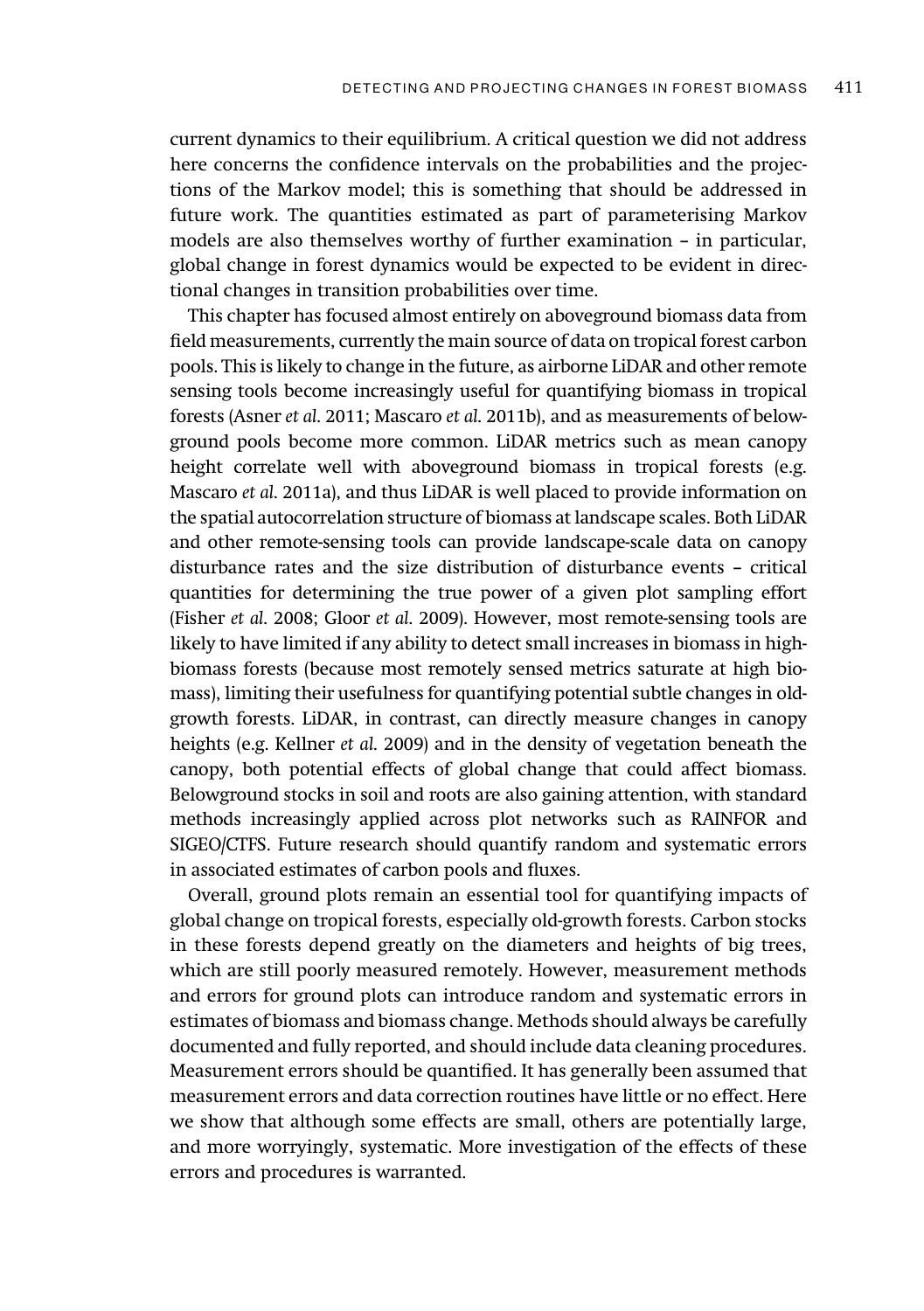## Acknowledgements

We gratefully acknowledge the support of the HSBC Climate Partnership (H. C. M.) and the Smithsonian Institution Global Earth Observatories (SIGEO; M. D. and R. A. S.). We thank S. Joseph Wright for providing wood density data for central Panama. The BCI forest dynamics research project was made possible by National Science Foundation grants to Stephen P. Hubbell, by support from the Center for Tropical Forest Science, the Smithsonian Tropical Research Institute, the John D. and Catherine T. MacArthur Foundation, the Mellon Foundation, the Small World Institute Fund and numerous private individuals, and through the hard work of over 100 people from ten countries over the past three decades. The plot project is part of the Center for Tropical Forest Science, a global network of large-scale demographic tree plots.

# **References**

- Anderson, T. W. & Goodman, L. A. (1957) Statistical inference about Markov chains. Annals of Mathematical Statistics, 28, 89-110.
- Asner, G. P., Mascaro, J., Muller-Landau, H. C. et al. (2011) A universal airborne LIDAR approach for tropical forest carbon mapping. Oecologia, 168, 1147–1160.
- Baker, T. R., Phillips, O. L., Malhi, Y. et al. (2004) Increasing biomass in Amazonian forest plots. Philosophical Transactions of the Royal Society Series B, 359, 353–365.
- Bormann, F. H. & Likens, G. E. (1979) Pattern and Process in a Forested Ecosystem. New York: Springer.
- Chave, J. (1999) Study of structural, successional and spatial patterns in tropical rain forests using TROLL, a spatially explicit forest model. Ecological Modelling, 124, 233–254.
- Chave, J., Andalo, C., Brown, S. et al. (2005) Tree allometry and improved estimation of carbon stocks and balance in tropical forests. Oecologia, 145, 87–99.
- Chave, J., Condit, R., Aguilar, S. et al. (2004) Error propagation and scaling for tropical forest biomass estimates. Philosophical Transactions of the Royal Society Series B, 359, 409–420.
- Chave, J., Condit, R., Lao, S. et al. (2003) Spatial and temporal variation of biomass in a tropical forest: results from a large census

plot in Panama. Journal of Ecology, 91, 240–252.

- Chave, J., Condit, R., Muller-Landau, H. C. et al. (2008) Assessing evidence for a pervasive alteration in tropical tree communities. PLoS Biology, 6, 455–462.
- Clark, D. A. (2002) Are tropical forests an important carbon sink? Reanalysis of the long-term plot data. Ecological Applications, 12, 3–7.
- Clark, D. A. (2004) Tropical forests and climate change. Proceedings of the Royal Society Series B, 359, 477–491.
- Clark, D. A. (2007) Detecting tropical forests' responses to global climatic and atmospheric change: current challenges and a way forward. Biotropica, 39, 4–19.
- Condit, R. (1998) Tropical Forest Census Plots. Berlin: Springer, and Georgetown, TX: R. G. Landes Company.
- De Gruijter, J., Brus, D. J., Bierkens, M. F. P. & Knotters, M. (2006) Sampling for Natural Resource Monitoring. Berlin: Springer.
- Facelli, J. M. & Pickett, S. T. A. (1990) Markovian chains and the role of history in succession. Trends in Ecology & Evolution,  $5$ , 27–30.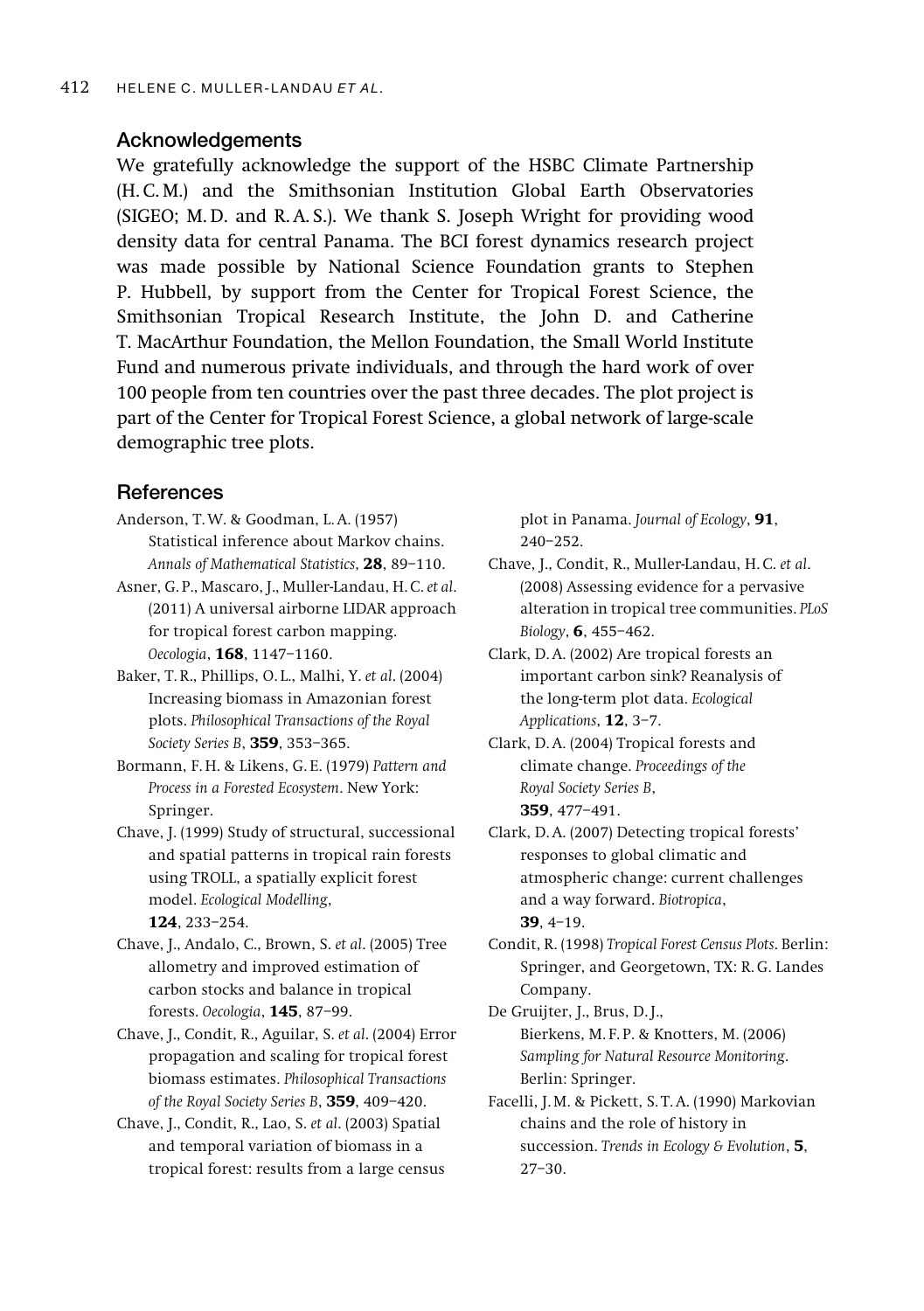- Fisher, J. I., Hurtt, G. C., Thomas, R. Q. & Chambers, J. Q. (2008) Clustered disturbances lead to bias in large-scale estimates based on forest sample plots. Ecology Letters, 11, 554–563.
- Friedlingstein, P., Bopp, L., Rayner, P. et al. (2006) Climate-carbon cycle feedback analysis, results from the C4MIP model intercomparison. Journal of Climate, 19, 3337–3353.
- Gloor, M., Phillips, O. L., Lloyd, J. J. et al. (2009) Does the disturbance hypothesis explain the biomass increase in basin-wide Amazon forest plot data? Global Change Biology, 15, 2418–2430.
- Haan, P. (1999) On the use of density kernels for concentration estimations within particle and puff dispersion models. Atmospheric Environment, 33, 2007–2021.
- Higuchi, N., Dos Santos, J. & Jardim, F. C. S. (1982) Tamanho de parcela amostral para invenários florestais. Acta Amazonica, 12, 91–103.
- Holtum, J. A. M. & Winter, K. (2010) Elevated  $[CO<sub>2</sub>]$ and forest vegetation: more a water issue than a carbon issue? Functional Plant Biology, 37, 694–702.
- Horn, H. S. (1975) Markovian properties of forest succession. In Ecology and Evolution of Communities (eds. M. L. Cody & J. M. Diamond), pp. 196–211. Cambridge, MA: Belknap Press/Harvard University Press.
- Jansen, P. A., Van Der Meer, P. J. & Bongers, F. (2008) Spatial contagiousness of canopy disturbance in tropical rain forest: an individual-tree-based test. Ecology, 89, 3490–3502.
- Keller, M., Palace, M. & Hurtt, G. (2001) Biomass estimation in the Tapajos National Forest, Brazil: Examination of sampling and allometric uncertainties. Forest Ecology and Management, 154, 371–382.
- Kellner, J. R., Clark, D. B. & Hubbell, S. P. (2009) Pervasive canopy dynamics produce short-term stability in a tropical rain forest landscape. Ecology Letters, 12, 155–164.

Körner, C. (2003) Slow in, rapid out – carbon flux studies and Kyoto targets. Science, 300, 1242–1243.

- Körner, C. (2009) Responses of humid tropical trees to rising  $CO<sub>2</sub>$ . Annual Review of Ecology and Systematics, 40, 61–79.
- Lewis, S. L., Lloyd, J., Sitch, S., Mitchard, E. T. A. & Laurance, W. F. (2009a) Changing ecology of tropical forests: evidence and drivers. Annual Review of Ecology Evolution and Systematics, 529–549.
- Lewis, S. L., Lopez-Gonzalez, G., Sonke, B. et al. (2009b) Increasing carbon storage in intact African tropical forests. Nature, 457, 1003–1006.
- Lewis, S. L., Malhi, Y. & Phillips, O. L. (2004) Fingerprinting the impacts of global change on tropical forests. Philosophical Transactions of the Royal Society Series B, 359, 437–462.
- Lewis, S. L., Phillips, O. L., Baker, T. R. et al. (2004) Concerted changes in tropical forest structure and dynamics: evidence from 50 South American long-term plots. Philosophical Transactions of the Royal Society Series B, 359, 421-436.
- Luo, Y. Q. (2007) Terrestrial carbon-cycle feedback to climate warming. Annual Review of Ecology Evolution and Systematics, 683–712.
- Macarthur, R. H. & Wilson, E. O. (1967) The Theory of Island Biogeography. Princeton, NJ: Princeton University Press.
- Martin, A. R. & Thomas, S. C. (2011) A reassessment of carbon content in tropical trees. PLoS One, 6, e23533.
- Mascaro, J., Asner, G. P., Muller-Landau, H. C. et al. (2011a) Controls over aboveground forest carbon density on Barro Colorado Island, Panama. Biogeosciences, 8, 1615–1629.
- Mascaro, J., Detto, M., Asner, G. P. & Muller-Landau, H. C. (2011b) Evaluating uncertainty in mapping forest carbon with airborne LiDAR. Remote Sensing of Environment, 115, 3770–3774.
- Metcalf, C. J. E., Clark, J. S. & Clark, D. A. (2009) Tree growth inference and prediction when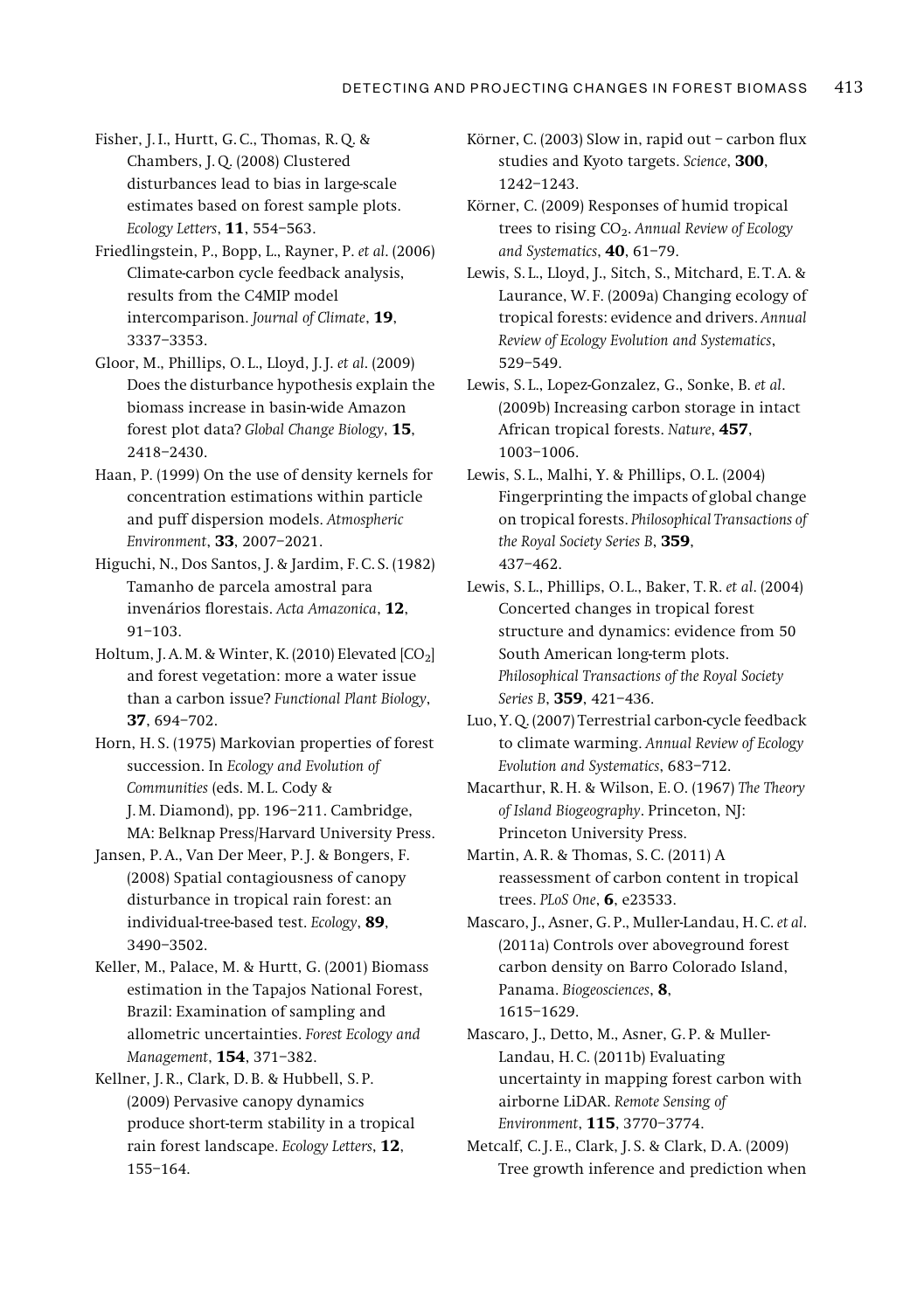the point of measurement changes: modelling around buttresses in tropical forests. Journal of Tropical Ecology, 25, 1–12.

- Moffat, A. M., Papale, D., Reichstein, M. et al. (2007) Comprehensive comparison of gapfilling techniques for eddy covariance net carbon fluxes. Agricultural and Forest Meteorology, 147, 209–232.
- Myeni, R., Keeling, C., Tucker, C., Asrar, G. & Nemani, R. (1997) Increased plant growth in the northern high latitudes from 1981 to 1991. Nature, 386, 698–702.
- Odum, E. P. (1969) The strategy of ecosystem development. Science, 164, 262-270.
- Pacala, S.W., Canham, C.D., Saponara, J. et al. (1996) Forest models defined by field measurements: estimation, error analysis and dynamics. Ecological Monographs, 66, 1–43.
- Phillips, O. L. (1996) Long-term environmental change in tropical forests: Increasing tree turnover. Environmental Conservation, 23, 235–248.
- Phillips, O. L., Aragao, L., Lewis, S. L. et al. (2009) Drought sensitivity of the Amazon rainforest. Science, 323, 1344–1347.
- Phillips, O. L., Lewis, S. L., Baker, T. R., Chao, K. J. & Higuchi, N. (2008) The changing Amazon forest. Philosophical Transactions of the Royal Society Series B, 363, 1819–1827.
- Phillips, O. L., Malhi, Y., Higuchi, N. et al. (1998) Changes in the carbon balance of tropical forests: Evidence from long-term plots. Science, 282, 439–442.

Phillips, O. L., Malhi, Y., Vinceti, B. et al. (2002) Changes in growth of tropical forests: Evaluating potential biases. Ecological Applications, 12, 576–587.

Ricklefs, R. E. (2004) A comprehensive framework for global patterns in biodiversity. Ecology Letters, 7, 1–15.

Rüger, N., Berger, U., Hubbell, S.P., Vieilledent, G. & Condit, R. (2011) Growth strategies of tropical tree species: Disentangling light and size effects. PLoS One, 6, e25330.

Rustad, L. E., Campbell, J. L., Marion, G. M. et al. (2001) A meta-analysis of the

response of soil respiration, net nitrogen mineralization, and aboveground plant growth to experimental ecosystem warming Oecologia, 126, 543–562.

- Saugier, B., Roy, J. & Mooney, H. A. (2001) Terrestrial Global Productivity. London: Academic Press.
- Schimel, D. S. (1995) Terrestrial ecosystems and the carbon cycle. Global Change Biology, 1, 77–91.
- Schnitzer, S. A., Dalling, J. W. & Carson, W. P. (2000) The impact of lianas on tree regeneration in tropical forest canopy gaps: Evidence for an alternative pathway of gap-phase regeneration. Journal of Ecology, 88, 655–666.
- Scott, D. W. (1992) Multivariate Density Estimation: Theory, Practice, and Visualisation. New York: Wiley.
- Sheil, D. (1995) A critique of permanent plot methods and analysis with examples from Budongo-forest, Uganda. Forest Ecology and Management, 77, 11–34.
- Shugart, H. H. (1984) A Theory of Forest Dynamics. New York: Springer.
- Silverman, B. W. (1986) Density Estimation for Statistics and Data Analysis. London: Chapman and Hall.
- Sironen, S., Kangas, A. & Maltamo, M. (2010) Comparison of different non-parametric growth imputation methods in the presence of correlated observations. Forestry, 83, 39–51.
- Sironen, S., Kangas, A., Maltamo, M. & Kalliovirta, J. (2008) Localization of growth estimates using non-parametric imputation methods. Forest Ecology and Management, 256, 674–684.
- Sole, R. V. & Manrubia, S. C. (1995) Are rainforests self-organized in a critical state? Journal of Theoretical Biology, 173, 31–40.
- Usher, M. B. (1979) Markovian approaches to ecological succession. Journal of Animal Ecology, 48, 413–426.